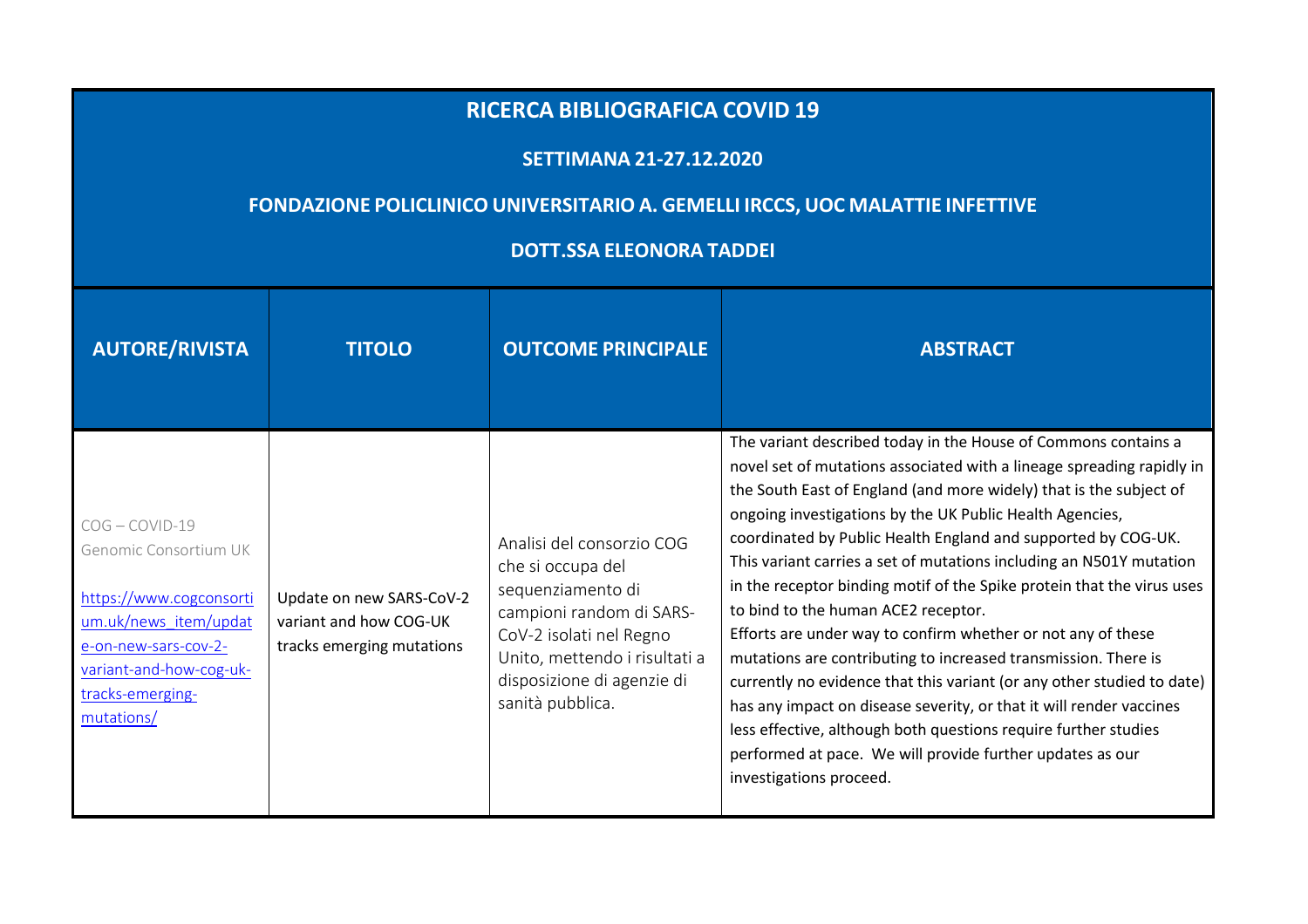| Wise J et al<br>BMJ<br>https://www.bmj.com/co<br>ntent/371/bmj.m4857                    | Covid-19: New coronavirus<br>variant is identified in UK | Domande e risposte sulla<br>variante UK di SARS-CoV-2.             | England's health secretary, Matt Hancock, has told parliament that<br>a new variant of covid-19 has been identified and may be driving<br>infections in the south east, leading to headlines about "mutant<br>covid." Jacqui Wise answers some common questions.                                                                                                                                                                                                                                                                                                                                                                                                                                                                                            |
|-----------------------------------------------------------------------------------------|----------------------------------------------------------|--------------------------------------------------------------------|-------------------------------------------------------------------------------------------------------------------------------------------------------------------------------------------------------------------------------------------------------------------------------------------------------------------------------------------------------------------------------------------------------------------------------------------------------------------------------------------------------------------------------------------------------------------------------------------------------------------------------------------------------------------------------------------------------------------------------------------------------------|
| Lianpan D et al<br>Nature<br>https://www.nature.com/<br>articles/s41577-020-<br>00480-0 | Viral targets for vaccines<br>against COVID-19           | Come si selezionano i target<br>dei vaccini contro SARS-CoV-<br>2. | Vaccines are urgently needed to control the coronavirus disease<br>2019 (COVID-19) pandemic and to help the return to pre-pandemic<br>normalcy. A great many vaccine candidates are being developed,<br>several of which have completed late-stage clinical trials and are<br>reporting positive results. In this Progress article, we discuss which<br>viral elements are used in COVID-19 vaccine candidates, why they<br>might act as good targets for the immune system and the<br>implications for protective immunity.<br>Fig. 1: Major targets used in COVID-19 vaccine candidates.<br>mmunogenicit<br>enhancement<br><b>RBD</b><br>terization t<br>S-trimer (pre-fusion<br>S1 dissociation<br>Structure<br>S2-trimer (post-fusion<br>Stable S-trime |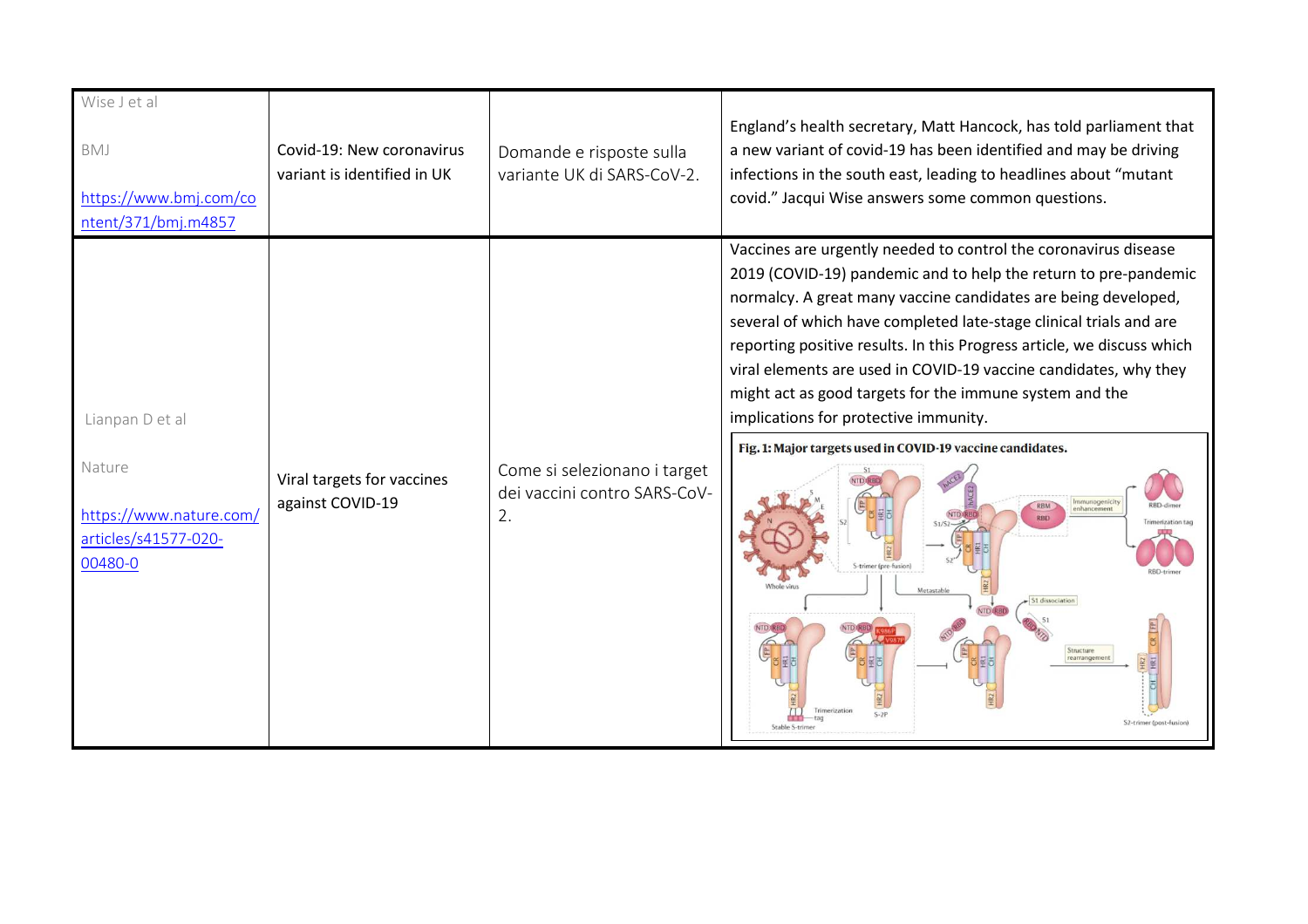| Largent EA et al<br>JAMA<br>https://jamanetwork.com<br>/journals/jamanetworkop<br>en/fullarticle/2774317       | <b>US Public Attitudes Toward</b><br><b>COVID-19 Vaccine Mandates</b>          | L'eventuale obbligo di<br>vaccinazione contro SARS-<br>CoV-2 ha livelli di<br>accettazione diversi in base<br>a demografia, grado di<br>istruzione e orientamento<br>politico in questo sondaggio<br>condotto dall'Università<br>della Pennsylvania. | Ending the coronavirus disease 2019 (COVID-19) pandemic through<br>vaccination will require sufficient uptake, possibly through<br>mandatory vaccination. At present, certain vaccines are required for<br>children to attend school. Although vaccine mandates for adults are<br>legal, they have generally been applied narrowly to select groups,<br>such as health care workers, rather than broadly enforced. We<br>surveyed the US public to assess acceptability of COVID-19 vaccine<br>mandates.<br><b>State mandates for adults</b><br>100<br>80<br>Respondents, %<br>60<br>40<br>20<br>White<br>Overall<br>Republican<br>Democrat<br>Independent<br>Black<br>Hispanic<br>Asian                                                              |
|----------------------------------------------------------------------------------------------------------------|--------------------------------------------------------------------------------|------------------------------------------------------------------------------------------------------------------------------------------------------------------------------------------------------------------------------------------------------|-------------------------------------------------------------------------------------------------------------------------------------------------------------------------------------------------------------------------------------------------------------------------------------------------------------------------------------------------------------------------------------------------------------------------------------------------------------------------------------------------------------------------------------------------------------------------------------------------------------------------------------------------------------------------------------------------------------------------------------------------------|
| Brauner JM et al<br>Science<br>https://science.sciencem<br>ag.org/content/early/202<br>0/12/15/science.abd9338 | Inferring the effectiveness of<br>government interventions<br>against COVID-19 | Efficacia delle misure non<br>farmacologiche di<br>contenimento (NPI) di SARS-<br>CoV-2 negli stati europei.                                                                                                                                         | Governments are attempting to control the COVID-19 pandemic<br>with nonpharmaceutical interventions (NPIs). However, the<br>effectiveness of different NPIs at reducing transmission is poorly<br>understood. We gathered chronological data on the<br>implementation of NPIs for several European, and other, countries<br>between January and the end of May 2020. We estimate the<br>effectiveness of NPIs, ranging from limiting gathering sizes, business<br>closures, and closure of educational institutions to stay-at-home<br>orders. To do so, we used a Bayesian hierarchical model that links<br>NPI implementation dates to national case and death counts and<br>supported the results with extensive empirical validation. Closing all |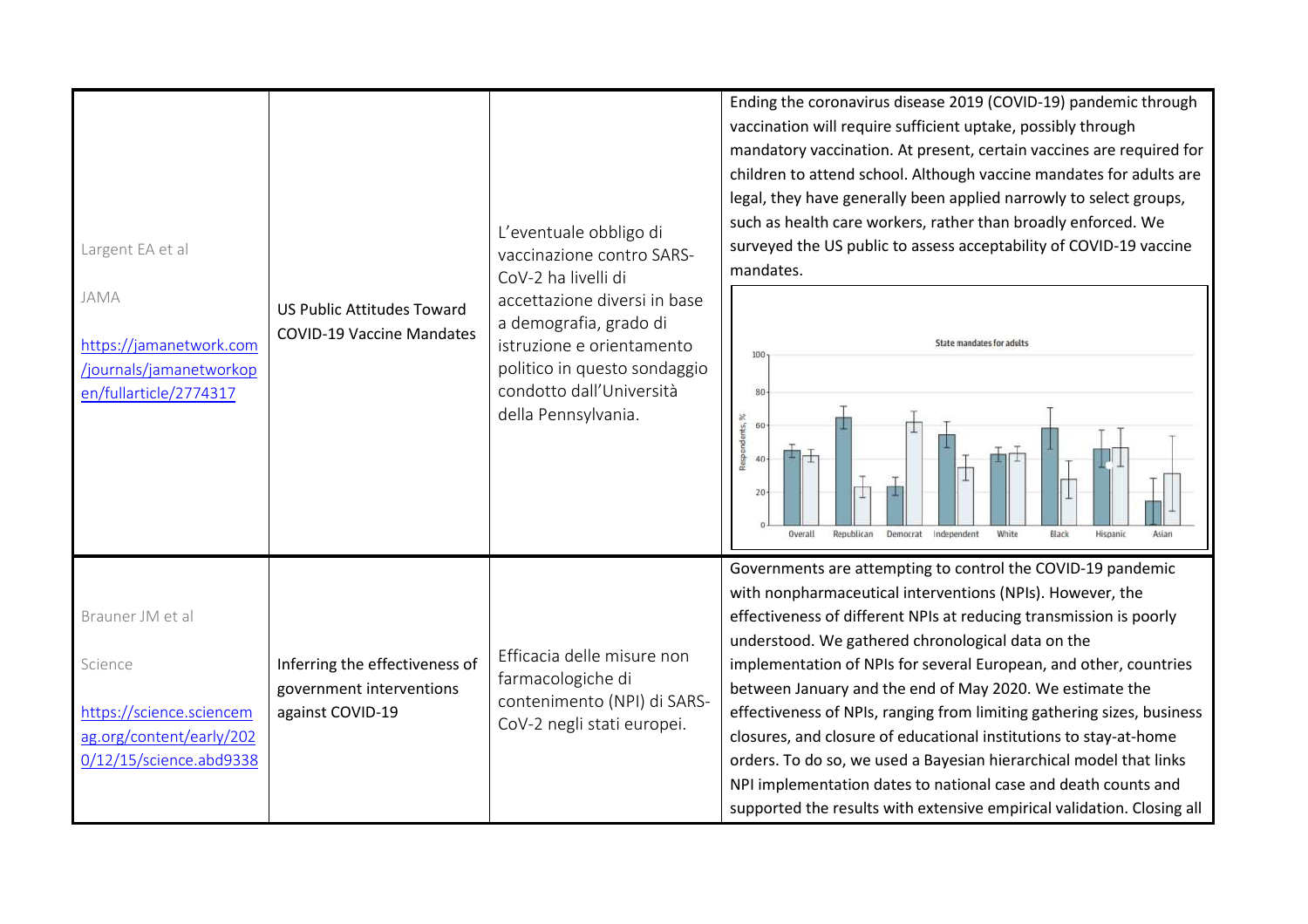|                                                                                                                                                                 |                                                                                                                                                                                            |                                                                                                                                                                                                                                                                                                                                                                                                                                                                                  | educational institutions, limiting gatherings to 10 people or less,<br>and closing face-to-face businesses each reduced transmission<br>considerably. The additional effect of stay-at-home orders was<br>comparatively small.<br>$\boldsymbol{\Theta}$<br>Gatherings limited to 1000 people or less<br>$\bullet$ $\bullet$<br>$\bullet$<br>Gatherings limited to 100 people or less<br>$\bullet$ $\bullet$<br><b>88</b><br>Gatherings limited to 10 people or less<br>$\mathbf G$<br>Some businesses closed<br>QQ<br>Most nonessential businesses closed<br>00<br>Schools and universities closed<br>$\bullet$ $\blacksquare$<br>Additional effect of a stay-at-home order on top of<br>$\bullet$<br>above NPIs<br>$-25%$<br>25%<br>50%<br>75%<br>Reduction in $R_t$ in the context of our data |
|-----------------------------------------------------------------------------------------------------------------------------------------------------------------|--------------------------------------------------------------------------------------------------------------------------------------------------------------------------------------------|----------------------------------------------------------------------------------------------------------------------------------------------------------------------------------------------------------------------------------------------------------------------------------------------------------------------------------------------------------------------------------------------------------------------------------------------------------------------------------|--------------------------------------------------------------------------------------------------------------------------------------------------------------------------------------------------------------------------------------------------------------------------------------------------------------------------------------------------------------------------------------------------------------------------------------------------------------------------------------------------------------------------------------------------------------------------------------------------------------------------------------------------------------------------------------------------------------------------------------------------------------------------------------------------|
| Dauby N et al<br>International Journal of<br>Antimicrobial Agents<br>https://www.sciencedirec<br>t.com/science/article/pii/<br>S0924857920304817?via<br>%3Dihub | Reply to the letter to the<br>editor "Low-dose<br>hydroxychloroquine therapy<br>and lower mortality in<br>hospitalized patients with<br>COVID-19: association does<br>not mean causality." | Dauby et al, gruppo di autori<br>belgi, hanno pubblicato in<br>ottobre un ampio studio<br>retrospettivo che mostra<br>minore mortalità nel gruppo<br>di pazienti trattati con bassa<br>dose di idrossiclorochina<br>rispetto a terapia di<br>supporto per COVID-19; i<br>risultati sono stati contestati<br>in una lettera di fine<br>novembre, cui gli autori<br>rispondono sottolineando<br>che i propri risultati sono da<br>intendersi come stimolo a<br>ricerche ulteriori. | We thank the authors for their comments on our observational<br>study about the use of hydroxychloroquine (HCQ) during the first<br>wave of COVID-19 pandemic in Belgium. Our study remains the<br>largest observational study performed so far about off-lab use of<br>HCQ and one of the few comparing HCQ use alone to a group of<br>patients not exposed to any other anti-COVID-19 drugs.                                                                                                                                                                                                                                                                                                                                                                                                   |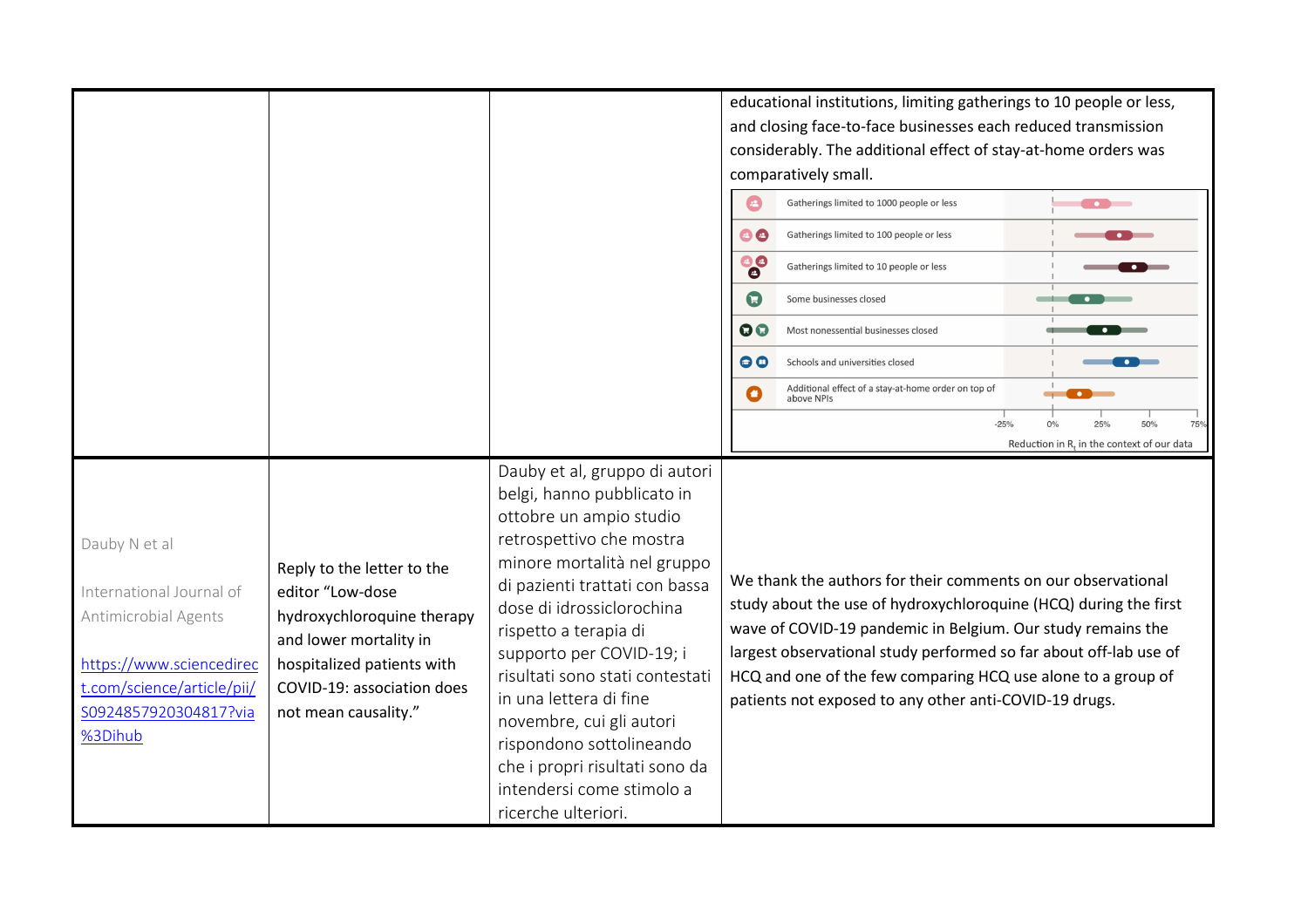| Atyeo C et al<br>Cell<br>https://www.cell.com/cell<br>/fulltext/S0092-<br>8674(20)31749-9                                                         | Compromised SARS-CoV-2-<br>specific placental antibody<br>transfer             | La trasmissione<br>transplacentare di IgG anti-<br>SARS-CoV-2 è inferiore<br>rispetto a influenza e<br>pertosse nei primi due<br>trimestri di gravidanza,<br>mentre aumenta nel terzo.                                                   | SARS-CoV-2 infection causes more severe disease in pregnant<br>women compared to age-matched non-pregnant women. Whether<br>maternal infection causes changes in the transfer of immunity to<br>infants remains unclear. Maternal infections have previously been<br>associated with compromised placental antibody transfer, but the<br>mechanism underlying this compromised transfer is not established.<br>Here, we used systems serology to characterize the Fc-profile of<br>influenza-, pertussis-, and SARS-CoV-2-specific antibodies<br>transferred across the placenta. Influenza- and pertussis-specific<br>antibodies were actively transferred. However, SARS-CoV-2-specific<br>antibody transfer was significantly reduced compared to influenza-<br>and pertussis-specific antibodies, and cord titers and functional<br>activity were lower than in maternal plasma. This effect was only<br>observed in third trimester infection. SARS-CoV-2-specific transfer<br>was linked to altered SARS-CoV-2-antibody glycosylation profiles<br>and was partially rescued by infection-induced increases in IgG and<br>increased FCGR3A placental expression. These results point to<br>unexpected compensatory mechanisms to boost immunity in<br>neonates, providing insights for maternal vaccine design. |
|---------------------------------------------------------------------------------------------------------------------------------------------------|--------------------------------------------------------------------------------|------------------------------------------------------------------------------------------------------------------------------------------------------------------------------------------------------------------------------------------|----------------------------------------------------------------------------------------------------------------------------------------------------------------------------------------------------------------------------------------------------------------------------------------------------------------------------------------------------------------------------------------------------------------------------------------------------------------------------------------------------------------------------------------------------------------------------------------------------------------------------------------------------------------------------------------------------------------------------------------------------------------------------------------------------------------------------------------------------------------------------------------------------------------------------------------------------------------------------------------------------------------------------------------------------------------------------------------------------------------------------------------------------------------------------------------------------------------------------------------------------------------------------------------------------------------------|
| <b>European Medicines</b><br>Agency<br>https://www.ema.europa<br>.eu/en/news/ema-<br>recommends-first-covid-<br>19-vaccine-authorisation-<br>$eu$ | <b>EMA</b> recommends first<br>COVID-19 vaccine for<br>authorisation in the EU | Comunicato stampa<br>dell'EMA che pubblica la<br>raccomandazione per il<br>vaccino Pfizer contro SARS-<br>CoV-2 per soggetti di età<br>superiore a 16 anni. A<br>questo ha fatto seguito<br>l'approvazione della<br>Commissione Europea. | EMA has recommended granting a conditional marketing<br>authorisation for the vaccine Comirnaty, developed by BioNTech<br>and Pfizer, to prevent coronavirus disease 2019 (COVID-19) in<br>people from 16 years of age. EMA's scientific opinion paves the way<br>for the first marketing authorisation of a COVID-19 vaccine in the EU<br>by the European Commission, with all the safeguards, controls and<br>obligations this entails.                                                                                                                                                                                                                                                                                                                                                                                                                                                                                                                                                                                                                                                                                                                                                                                                                                                                            |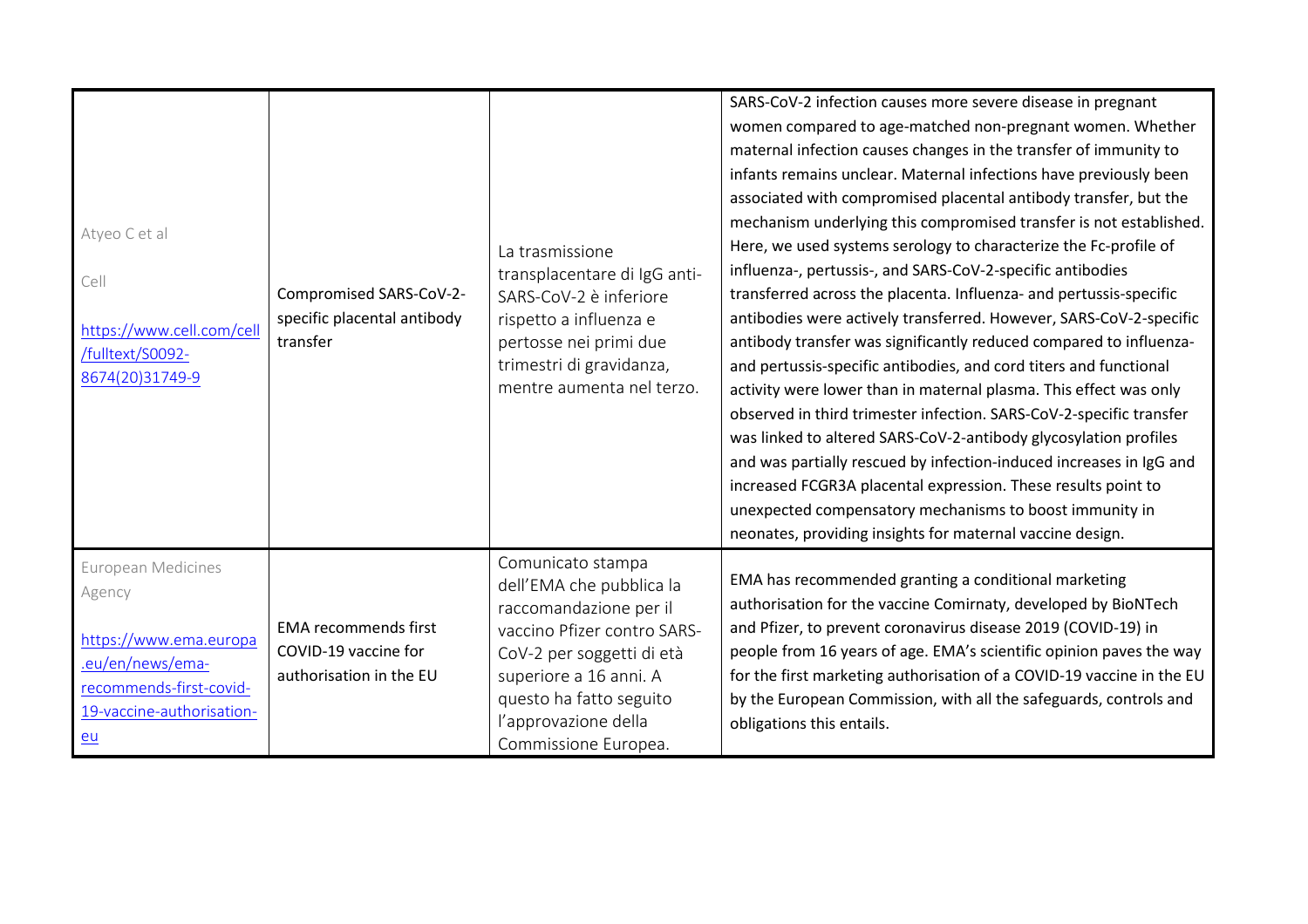| Spaccaferri G et al<br>Eurosurveillance<br>https://www.eurosurveill<br>ance.org/content/10.280<br>$7/1560-$<br>7917.ES.2020.25.50.2001<br>974 | Early assessment of the<br>impact of mitigation<br>measures to control COVID-<br>19 in 22 French metropolitan<br>areas, October to November<br>2020. | Efficacia nella riduzione dei<br>ricoveri ospedalieri delle<br>misure di contenimento<br>della pandemia di COVID-19<br>in Francia in ottobre-<br>novembre 2020. | In spring 2020, an important means to curb the first wave of the<br>coronavirus disease (COVID-19) pandemic in France was the<br>implementation of a national lockdown from 17 March to 10 May.<br>Subsequently, transmission remained stable and at a low-level until<br>the end of July. In August and September, however, a new steady<br>rise was observed, followed by a rapid increase in severe acute<br>respiratory syndrome coronavirus 2 (SARS-CoV-2) spread.<br>Metropolitan areas were particularly affected. To control this<br>potential second pandemic wave, national and local authorities<br>implemented a series of mitigation measures in certain<br>metropolitan areas starting mid-October. A countrywide lockdown<br>followed on 30 October. Here we assess the impact and timeliness<br>of these measures, mainly curfews, by conducting a descriptive<br>temporal analysis of indicators reflecting COVID-19 spread and<br>severity in the 22 French metropolitan areas. Altogether these areas<br>host 28.5% of the French population, and 18 of them had been<br>targeted by curfews prior to the national lockdown in autumn.<br>100,000 inhabitants)<br>(per<br>rolling incidence rate<br>-day<br>- Group 1: curfew from 17 October<br>- Group 2: curfew from 24 October<br>- Group 3: no curfew |
|-----------------------------------------------------------------------------------------------------------------------------------------------|------------------------------------------------------------------------------------------------------------------------------------------------------|-----------------------------------------------------------------------------------------------------------------------------------------------------------------|-------------------------------------------------------------------------------------------------------------------------------------------------------------------------------------------------------------------------------------------------------------------------------------------------------------------------------------------------------------------------------------------------------------------------------------------------------------------------------------------------------------------------------------------------------------------------------------------------------------------------------------------------------------------------------------------------------------------------------------------------------------------------------------------------------------------------------------------------------------------------------------------------------------------------------------------------------------------------------------------------------------------------------------------------------------------------------------------------------------------------------------------------------------------------------------------------------------------------------------------------------------------------------------------------------------------------------|
|-----------------------------------------------------------------------------------------------------------------------------------------------|------------------------------------------------------------------------------------------------------------------------------------------------------|-----------------------------------------------------------------------------------------------------------------------------------------------------------------|-------------------------------------------------------------------------------------------------------------------------------------------------------------------------------------------------------------------------------------------------------------------------------------------------------------------------------------------------------------------------------------------------------------------------------------------------------------------------------------------------------------------------------------------------------------------------------------------------------------------------------------------------------------------------------------------------------------------------------------------------------------------------------------------------------------------------------------------------------------------------------------------------------------------------------------------------------------------------------------------------------------------------------------------------------------------------------------------------------------------------------------------------------------------------------------------------------------------------------------------------------------------------------------------------------------------------------|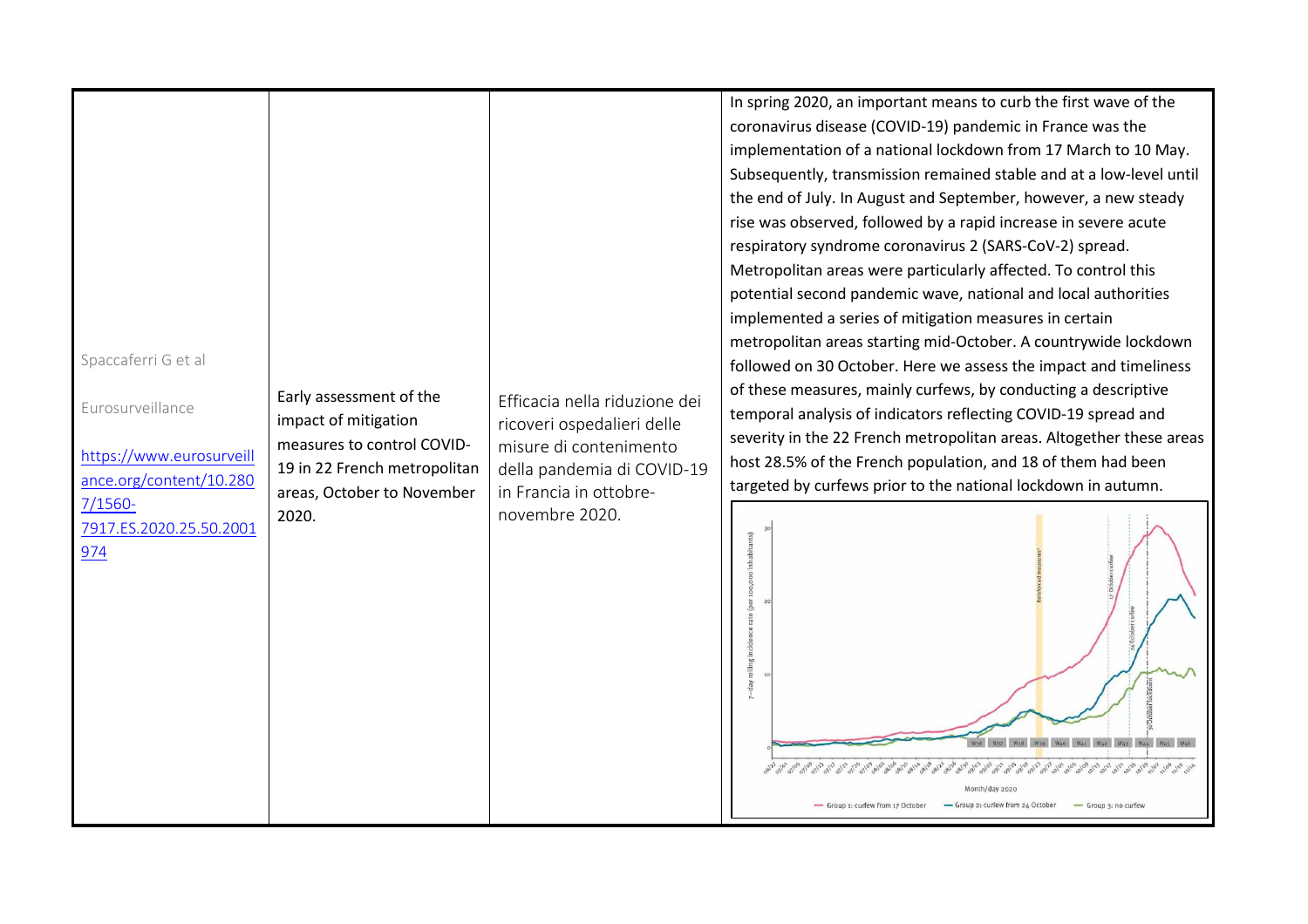| <b>Ball P</b><br>Nature<br>https://www.nature.com/<br>articles/d41586-020-<br>03626-1 | The lightning-fast quest for<br>COVID vaccines - and what<br>it means for other diseases | La rapida messa a punto di<br>vaccini per SARS-CoV-2<br>cambia la prospettiva nella<br>lotta contro altre malattie<br>infettive, rendendo<br>plausibile una abbreviazione<br>dei tempi per ottenere<br>vaccini efficaci. | When scientists began seeking a vaccine for the SARS-CoV-2<br>coronavirus in early 2020, they were careful not to promise quick<br>success. The fastest any vaccine had previously been developed,<br>from viral sampling to approval, was four years, for mumps in the<br>1960s. To hope for one even by the summer of 2021 seemed highly<br>optimistic.<br><b>VACCINE INNOVATION</b><br>Most vaccines take years to develop, but scientists created<br>multiple vaccines for SARS-CoV-2 within a year.<br>Year in which US<br>Year in which pathogen<br>was linked to disease<br>vaccine was licensed<br>Typhoid<br>fever<br>Meningitis<br>Whooping<br>cough<br>Polio<br>Poor vaccine<br>New vaccine<br>Mumps<br>developed<br>development started<br>Measles<br><b>Hepatitis B</b><br>Ebola<br>SARS-<br>$CoV-2$<br>1900<br>1920<br>1940<br>1960<br>1980<br>1880<br>2000<br>2020<br>onature |
|---------------------------------------------------------------------------------------|------------------------------------------------------------------------------------------|--------------------------------------------------------------------------------------------------------------------------------------------------------------------------------------------------------------------------|----------------------------------------------------------------------------------------------------------------------------------------------------------------------------------------------------------------------------------------------------------------------------------------------------------------------------------------------------------------------------------------------------------------------------------------------------------------------------------------------------------------------------------------------------------------------------------------------------------------------------------------------------------------------------------------------------------------------------------------------------------------------------------------------------------------------------------------------------------------------------------------------|
| Shashikumar S et al<br>Chest                                                          | Development and<br>Prospective Validation of a<br>Deep Learning Algorithm for            | Validazione di un algoritmo<br>di deep learning per la<br>previsione della necessità di<br>ventilazione meccanica in                                                                                                     | BACKGROUND: Objective and early identification of hospitalized<br>patients, and particularly those with novel coronavirus disease 2019<br>(COVID-19), who may require mechanical ventilation (MV) may aid<br>in delivering timely treatment. RESEARCH QUESTION: Can a                                                                                                                                                                                                                                                                                                                                                                                                                                                                                                                                                                                                                        |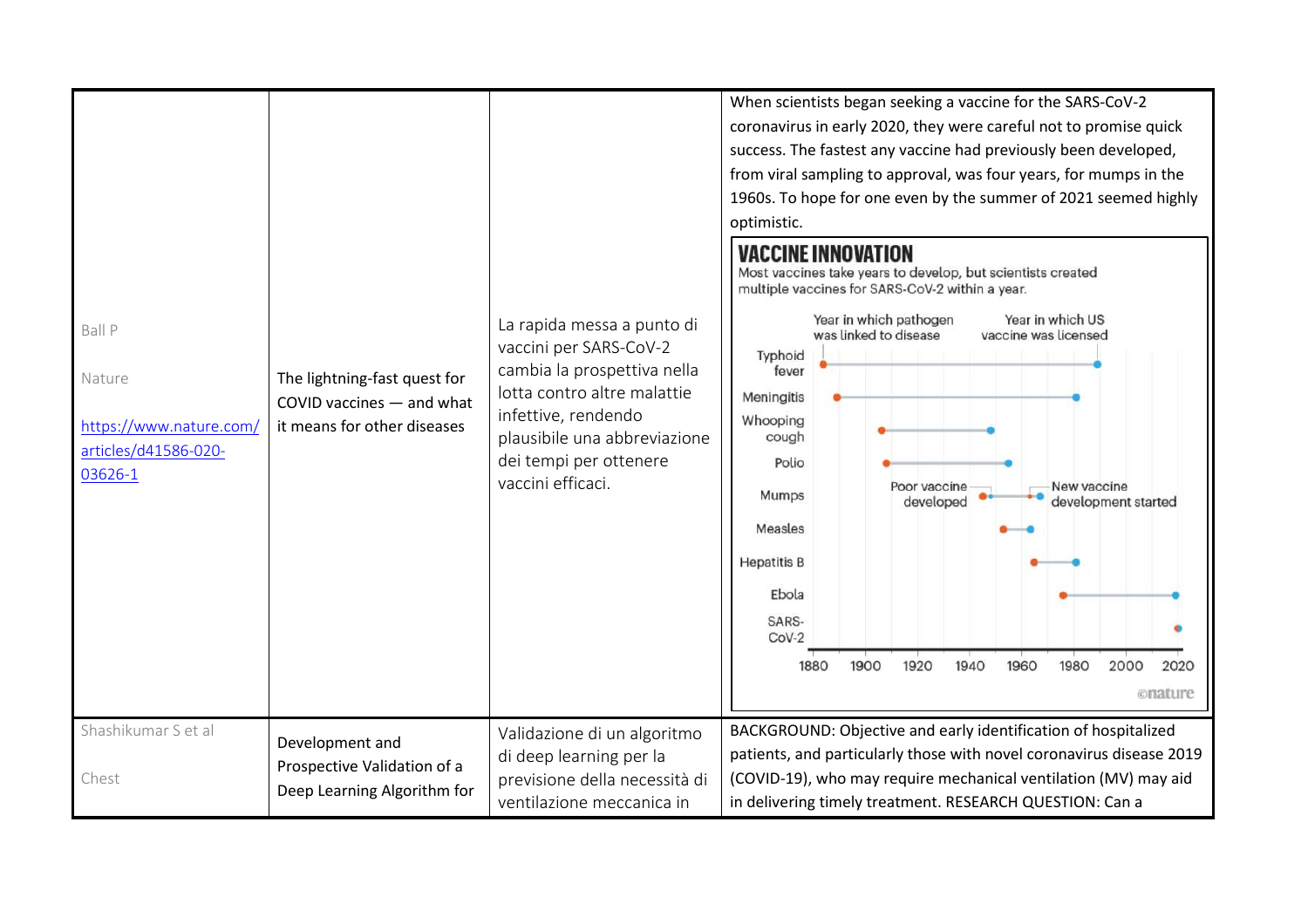| https://doi.org/10.1016/j.<br>chest.2020.12.009                                                                   | Predicting Need for<br>Mechanical Ventilation.                                                                                                                                        | pazienti con COVID-19, sulla<br>base di dati clinic quali<br>frequenza cardiaca,<br>saturazione periferica,<br>frazione inalata di ossigeno<br>e pH.                                          | transparent deep learning (DL) model predict the need for MV in<br>hospitalized patients and those with COVID-19 up to 24 hours in<br>advance? STUDY DESIGN AND METHODS: We trained and externally<br>validated a transparent DL algorithm to predict the future need for<br>MV in hospitalized patients, including those with COVID-19, using<br>commonly available data in electronic health records. Additionally,<br>commonly used clinical criteria (heart rate, oxygen saturation,<br>respiratory rate, FiO2 and pH) were used to assess future need for<br>MV. Performance of the algorithm was evaluated using the area<br>under receiver operating characteristic curve (AUC), sensitivity,<br>specificity and positive predictive value. RESULTS: We obtained data<br>from over 30,000 ICU patients (including over 700 patients with<br>COVID-19) from two academic medical centers. The performance of<br>the model with a 24-hour prediction horizon at the development<br>and validation sites was comparable (AUC of 0.895 versus 0.882,<br>respectively), providing significant improvement over traditional<br>clinical criteria (p<0.001). Prospective validation of the algorithm<br>among patients with COVID-19 yielded AUCs in the range 0.918-<br>0.943. INTERPRETATION: A transparent DL algorithm improves on<br>traditional clinical criteria to predict the need for MV in hospitalized<br>patients, including in those with COVID-19. Such an algorithm may<br>help clinicians optimize timing of tracheal intubation, better allocate |
|-------------------------------------------------------------------------------------------------------------------|---------------------------------------------------------------------------------------------------------------------------------------------------------------------------------------|-----------------------------------------------------------------------------------------------------------------------------------------------------------------------------------------------|--------------------------------------------------------------------------------------------------------------------------------------------------------------------------------------------------------------------------------------------------------------------------------------------------------------------------------------------------------------------------------------------------------------------------------------------------------------------------------------------------------------------------------------------------------------------------------------------------------------------------------------------------------------------------------------------------------------------------------------------------------------------------------------------------------------------------------------------------------------------------------------------------------------------------------------------------------------------------------------------------------------------------------------------------------------------------------------------------------------------------------------------------------------------------------------------------------------------------------------------------------------------------------------------------------------------------------------------------------------------------------------------------------------------------------------------------------------------------------------------------------------------------------------------------------------------|
|                                                                                                                   |                                                                                                                                                                                       |                                                                                                                                                                                               | resources and staff, and improve patient care.                                                                                                                                                                                                                                                                                                                                                                                                                                                                                                                                                                                                                                                                                                                                                                                                                                                                                                                                                                                                                                                                                                                                                                                                                                                                                                                                                                                                                                                                                                                     |
| Carosella LM et al<br><b>Emerging Infectious</b><br><b>Diseases</b><br>https://doi.org/10.3201/e<br>id2702.203439 | <b>Characteristics of Patients</b><br>Co-infected with Severe<br><b>Acute Respiratory Syndrome</b><br>Coronavirus 2 and Dengue<br>Virus, Buenos Aires,<br>Argentina, March-June 2020. | Caratteristiche di una coorte<br>di 13 pazienti con<br>coinfezione da SARS-CoV-2 e<br>virus dengue in Argentina,<br>tutti con decorso non critico<br>e sopravvivenza fino alla<br>dimissione. | An epidemic of dengue virus and severe acute respiratory syndrome<br>coronavirus 2 (SARS-CoV-2) co-infections occurred in Argentina<br>during 2020. We describe the clinical characteristics and outcomes<br>in a cohort of patients hospitalized because of co-infection. We<br>retrospectively identified 13 patients from different hospitals in<br>Buenos Aires who had confirmed infection with SARS-CoV-2 and<br>dengue virus and obtained clinical and laboratory data from clinical                                                                                                                                                                                                                                                                                                                                                                                                                                                                                                                                                                                                                                                                                                                                                                                                                                                                                                                                                                                                                                                                        |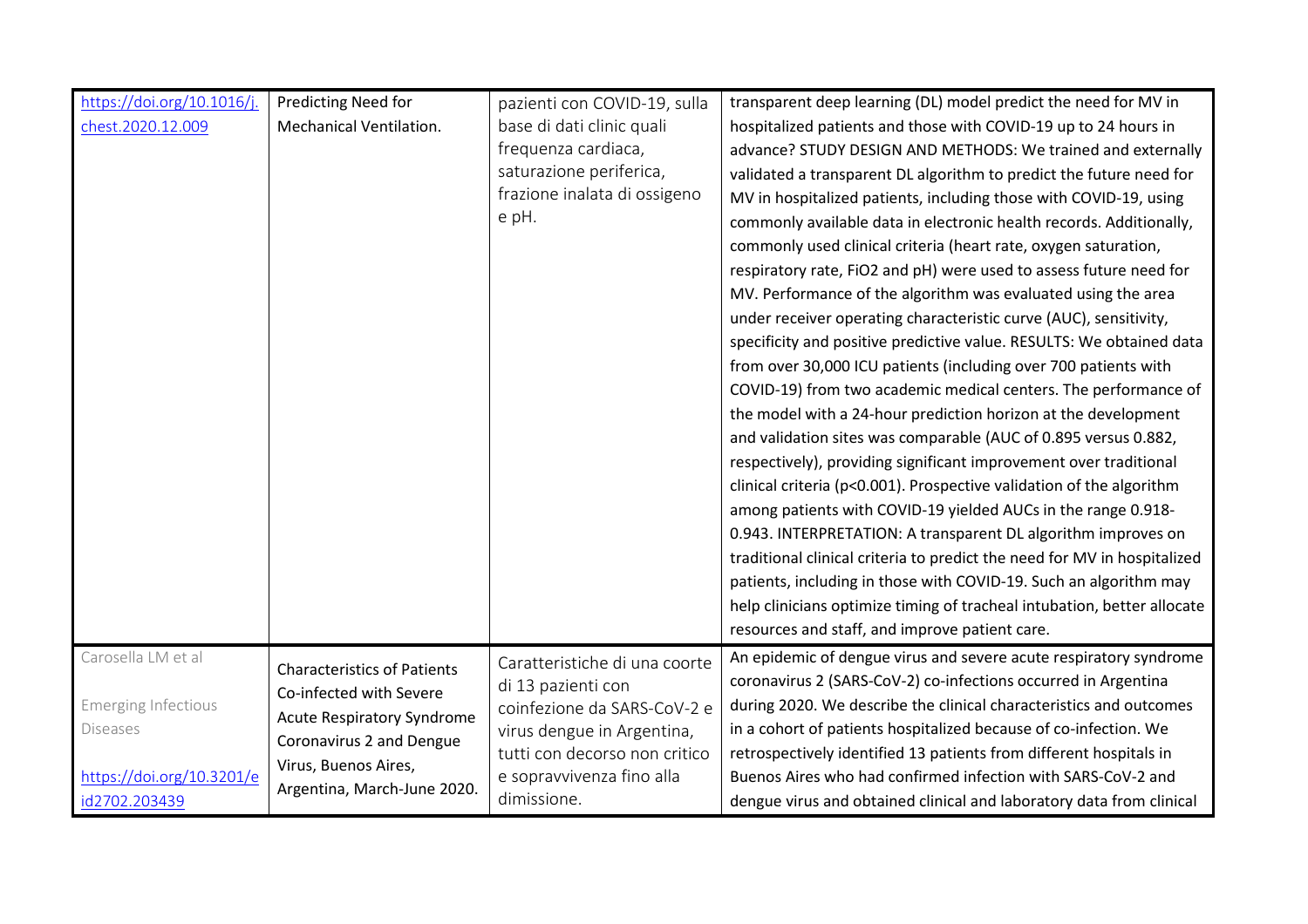|                                                                                                                                      |                                                                                  |                                                                                                                                                                                                                                                | records. All patients had febrile disease when hospitalized.<br>Headache was a common symptom. A total of 8 patients had<br>respiratory symptoms, 5 had pneumonia, and 3 had rash. Nearly all<br>patients had lymphopenia when hospitalized. No patients were<br>admitted to an intensive care unit or died during follow up. Co-<br>infection with SARS-CoV-2 and dengue virus can occur in patients<br>living in areas in which both viruses are epidemic. The outcome of<br>these patients did not seem to be worse than those having either<br>SARS-CoV-2 or dengue infection alone.                                                                                                                                                                                                                                                                                                                                                                                                                                                                                                                                                                                                                                                                                                                                                                                            |
|--------------------------------------------------------------------------------------------------------------------------------------|----------------------------------------------------------------------------------|------------------------------------------------------------------------------------------------------------------------------------------------------------------------------------------------------------------------------------------------|-------------------------------------------------------------------------------------------------------------------------------------------------------------------------------------------------------------------------------------------------------------------------------------------------------------------------------------------------------------------------------------------------------------------------------------------------------------------------------------------------------------------------------------------------------------------------------------------------------------------------------------------------------------------------------------------------------------------------------------------------------------------------------------------------------------------------------------------------------------------------------------------------------------------------------------------------------------------------------------------------------------------------------------------------------------------------------------------------------------------------------------------------------------------------------------------------------------------------------------------------------------------------------------------------------------------------------------------------------------------------------------|
| ACTIV-3/TICO LY-CoV555<br>Study Group<br>NEJM<br>https://www.nejm.org/do<br>i/full/10.1056/NEJMoa20<br>33130?query=featured h<br>ome | A Neutralizing Monoclonal<br>Antibody for Hospitalized<br>Patients with Covid-19 | Trial clinico per valutare<br>l'efficacia dell'anticorpo<br>monoclonale LY-CoV555 in<br>aggiunta a remdesivir,<br>ossigeno e steroide in<br>pazienti ospedalizzati con<br>COVID-19: trial interrotto<br>per futilità dopo 314<br>arruolamenti. | BACKGROUND: LY-CoV555, a neutralizing monoclonal antibody, has<br>been associated with a decrease in viral load and the frequency of<br>hospitalizations or emergency department visits among outpatients<br>with coronavirus disease 2019 (Covid-19). Data are needed on the<br>effect of this antibody in patients who are hospitalized with Covid-<br>19.<br>METHODS: In this platform trial of therapeutic agents, we randomly<br>assigned hospitalized patients who had Covid-19 without end-organ<br>failure in a 1:1 ratio to receive either LY-CoV555 or matching<br>placebo. In addition, all the patients received high-quality<br>supportive care as background therapy, including the antiviral drug<br>remdesivir and, when indicated, supplemental oxygen and<br>glucocorticoids. LY-CoV555 (at a dose of 7000 mg) or placebo was<br>administered as a single intravenous infusion over a 1-hour period.<br>The primary outcome was a sustained recovery during a 90-day<br>period, as assessed in a time-to-event analysis. An interim futility<br>assessment was performed on the basis of a seven-category ordinal<br>scale for pulmonary function on day 5.<br>RESULTS: On October 26, 2020, the data and safety monitoring<br>board recommended stopping enrollment for futility after 314<br>patients (163 in the LY-CoV555 group and 151 in the placebo group) |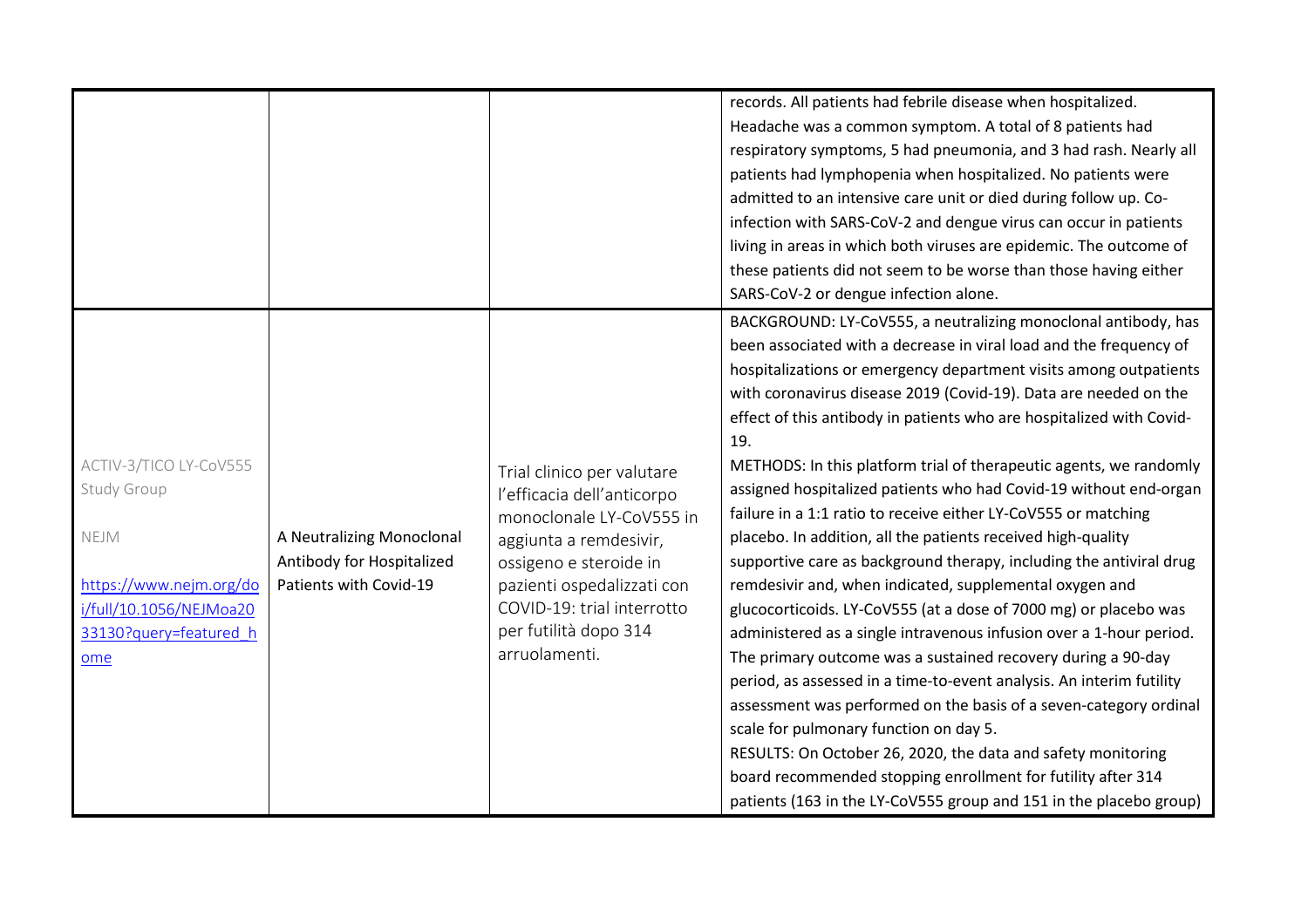|  | had undergone randomization and infusion. The median interval                                       |                                                  |
|--|-----------------------------------------------------------------------------------------------------|--------------------------------------------------|
|  | since the onset of symptoms was 7 days (interquartile range, 5 to                                   |                                                  |
|  | 9). At day 5, a total of 81 patients (50%) in the LY-CoV555 group and                               |                                                  |
|  | 81 (54%) in the placebo group were in one of the two most                                           |                                                  |
|  | favorable categories of the pulmonary outcome. Across the seven                                     |                                                  |
|  | categories, the odds ratio of being in a more favorable category in                                 |                                                  |
|  | the LY-CoV555 group than in the placebo group was 0.85 (95%                                         |                                                  |
|  | confidence interval [CI], 0.56 to 1.29; P=0.45). The percentage of                                  |                                                  |
|  | patients with the primary safety outcome (a composite of death,                                     |                                                  |
|  | serious adverse events, or clinical grade 3 or 4 adverse events                                     |                                                  |
|  | through day 5) was similar in the LY-CoV555 group and the placebo                                   |                                                  |
|  | group (19% and 14%, respectively; odds ratio, 1.56; 95% CI, 0.78 to                                 |                                                  |
|  | 3.10; P=0.20). The rate ratio for a sustained recovery was 1.06 (95%                                |                                                  |
|  | CI, 0.77 to 1.47).                                                                                  |                                                  |
|  | CONCLUSIONS: Monoclonal antibody LY-CoV555, when                                                    |                                                  |
|  | coadministered with remdesivir, did not demonstrate efficacy                                        |                                                  |
|  | among hospitalized patients who had Covid-19 without end-organ                                      |                                                  |
|  | failure.                                                                                            |                                                  |
|  | <b>B</b> Time to Sustained Recover<br>100                                                           | C Time to Hospital Discharge<br>$100 -$          |
|  | (%)                                                                                                 | псе (%)<br>60                                    |
|  | $\Delta$<br>-LY-CoVS55<br>Placebo<br>20                                                             | 40<br>$-$ LY-CoV555<br>Placebo<br>20             |
|  | Recovery Rate Ratio<br>1.06 (95% CI, 0.77-1.47)                                                     | Discharge Rate Ratio<br>0.97 (95% CI, 0.78-1.20) |
|  | 10<br>Days from                                                                                     | 10<br>Days from Randomization                    |
|  | No. at Risk<br>LY-CoV555<br>Placebo                                                                 | No. at Risk<br>LY-CoV555<br>151<br>13<br>Placebo |
|  | Ciavre J. Pulmonany Ordinal Outcome at Day E and Time until Suctained Receiver and Hermital Dischar |                                                  |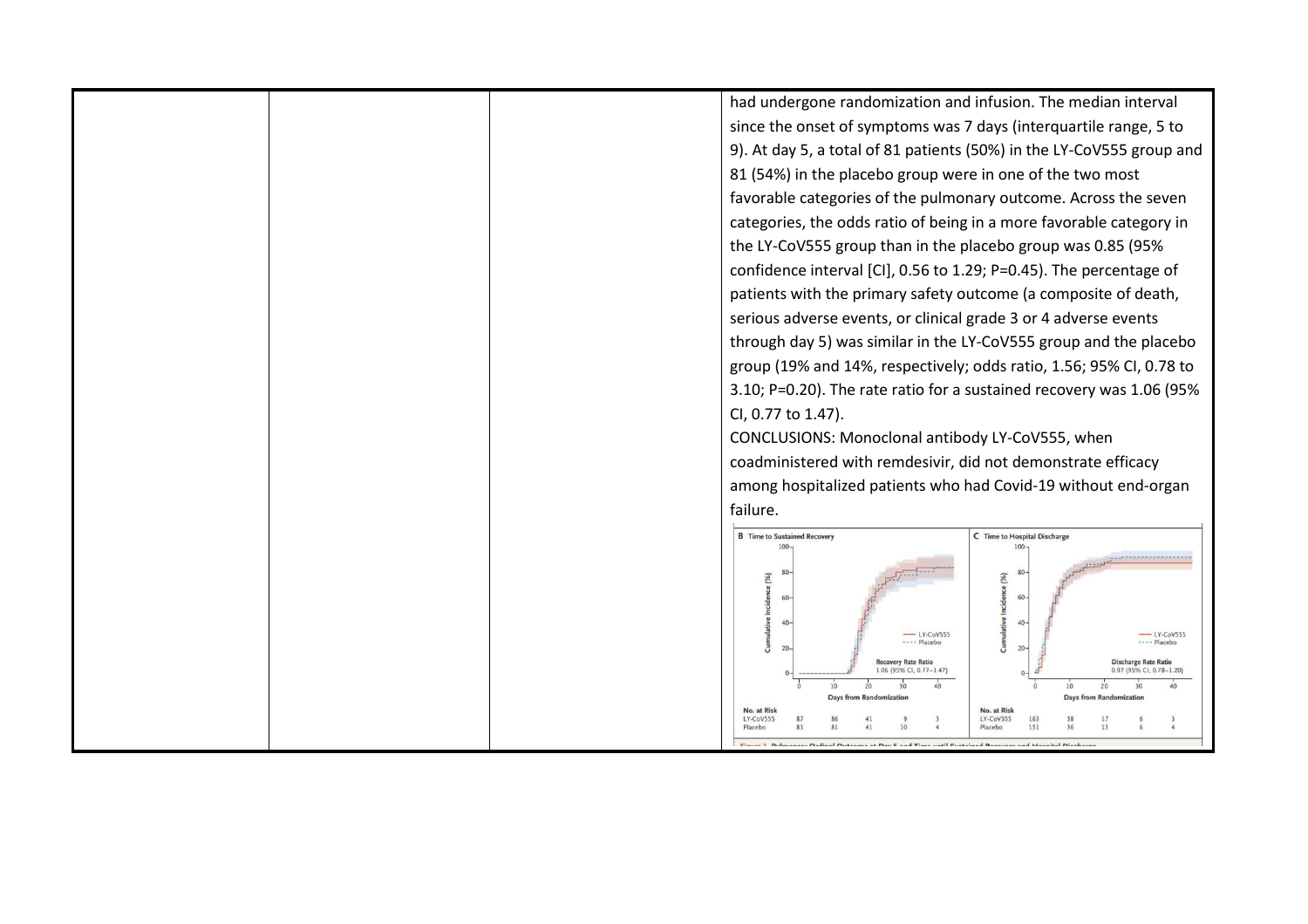| Heinrich F et al<br><b>Emerging Infectious</b><br><b>Diseases</b><br>https://wwwnc.cdc.gov/ei<br>d/article/27/1/20-<br>3112 article | Postmortem Stability of<br>SARS-CoV-2 in<br>Nasopharyngeal Mucosa | Persistenza di SARS-CoV-2<br>su tampone nasofaringeo di<br>79 persone decedute per<br>COVID-19 fino a 35 ore dopo<br>il decesso.                      | Analyses of infection chains have demonstrated that severe acute<br>respiratory syndrome coronavirus 2 is highly transmissive. However,<br>data on postmortem stability and infectivity are lacking. Our finding<br>of nasopharyngeal viral RNA stability in 79 corpses showed no time-<br>dependent decrease. Maintained infectivity is supported by virus<br>isolation up to 35 hours postmortem.<br>50-<br>RNA,<br>SARS-CoV-2<br>100 200 300 400 500<br>$\Omega$<br>Postmortem interval, hours                                                                                                                                                                                                                                                        |
|-------------------------------------------------------------------------------------------------------------------------------------|-------------------------------------------------------------------|-------------------------------------------------------------------------------------------------------------------------------------------------------|----------------------------------------------------------------------------------------------------------------------------------------------------------------------------------------------------------------------------------------------------------------------------------------------------------------------------------------------------------------------------------------------------------------------------------------------------------------------------------------------------------------------------------------------------------------------------------------------------------------------------------------------------------------------------------------------------------------------------------------------------------|
| Marr KA et al<br><b>Emerging Infectious</b><br><b>Diseases</b><br>https://wwwnc.cdc.gov/ei<br>d/article/27/1/20-<br>2896 article    | <b>Aspergillosis Complicating</b><br>Severe Coronavirus Disease   | Serie di 20 casi di<br>aspergillosi polmonare in<br>pazienti con COVID-19, una<br>forma dall'aspergillosi<br>invasiva tipica degli<br>immunodepressi. | Aspergillosis complicating severe influenza infection has been<br>increasingly detected worldwide. Recently, coronavirus disease-<br>associated pulmonary aspergillosis (CAPA) has been detected<br>through rapid reports, primarily from centers in Europe. We provide<br>a case series of CAPA, adding 20 cases to the literature, with review<br>of pathophysiology, diagnosis, and outcomes. The syndromes of<br>pulmonary aspergillosis complicating severe viral infections are<br>distinct from classic invasive aspergillosis, which is recognized most<br>frequently in persons with neutropenia and in other<br>immunocompromised persons. Combined with severe viral<br>infection, aspergillosis comprises a constellation of airway-invasive |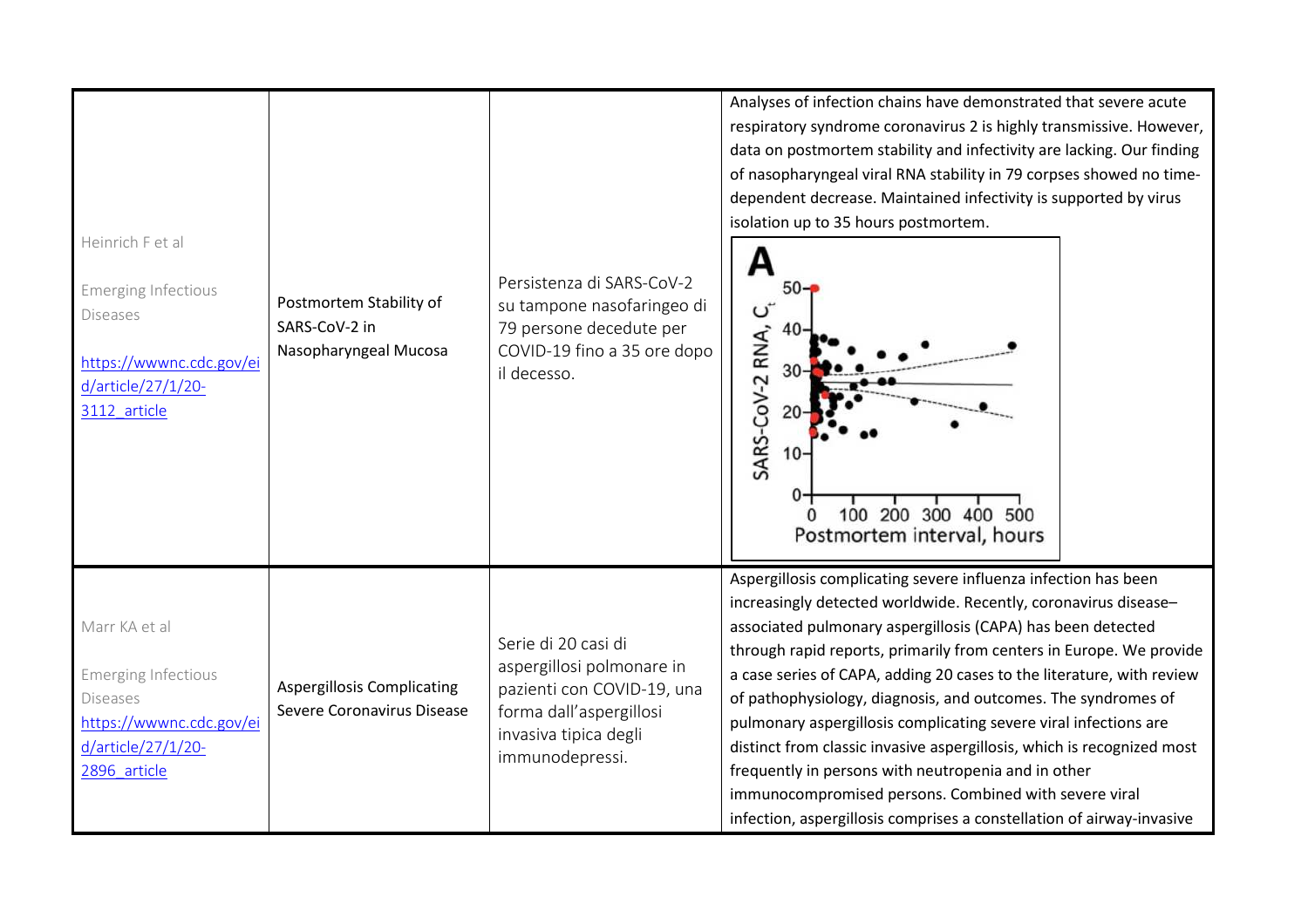|                                                                                                                                                                    |                                                                                             |                                                                                                                                              | and angio-invasive disease and results in risks associated with poor<br>airway fungus clearance and killing, including virus- or<br>inflammation-associated epithelial damage, systemic<br>immunosuppression, and underlying lung disease. Radiologic<br>abnormalities can vary, reflecting different pathologies. Prospective<br>studies reporting poor outcomes in CAPA patients underscore the<br>urgent need for strategies to improve diagnosis, prevention, and<br>therapy. |
|--------------------------------------------------------------------------------------------------------------------------------------------------------------------|---------------------------------------------------------------------------------------------|----------------------------------------------------------------------------------------------------------------------------------------------|-----------------------------------------------------------------------------------------------------------------------------------------------------------------------------------------------------------------------------------------------------------------------------------------------------------------------------------------------------------------------------------------------------------------------------------------------------------------------------------|
| Kami KD et al<br>Clinical Infectious<br>Diseases<br>https://academic.oup.co<br>m/cid/advance-<br>article/doi/10.1093/cid/ci<br>aa1881/6044729?searchr<br>$esult=1$ | Decrease in Enteroviral<br>Meningitis - An Unexpected<br>Benefit of COVID-19<br>Mitigation? | Nessun caso di encefalite da<br>Enterovirus presso i<br>laboratori della Mayo Clinic<br>nel periodo del picco atteso<br>Agosto-Ottobre 2020. | Enteroviral meningitis is seasonal, typically exhibiting a rise in<br>prevalence in late summer/early fall. Based on clinical microbiology<br>laboratory testing data of cerebrospinal fluid, the expected<br>August/September/October peak in enteroviral meningitis did not<br>occur in 2020, possibly related to COVID-19 mitigation strategies.<br><b>B.</b><br>300<br>Performed<br>250<br>200<br>Tests<br>150<br>ัธ<br>Feb-19<br>-Percent Positivity                         |
| Bauchner H et al<br>JAMA                                                                                                                                           | A Medical and Scientific New<br>Year's Wish List                                            | Buoni propositi per il nuovo<br>anno in una prospettiva di<br>maggiore equità e<br>valorizzazione della ricerca<br>scientifica.              | The last 4 years have been difficult for science and medicine. The<br>relentless attack by members of the executive and legislative<br>branches of government on science and federal agencies that<br>conduct science has shaken the fundamental pillars of great US<br>institutions such as the Centers for Disease Control and Prevention,                                                                                                                                      |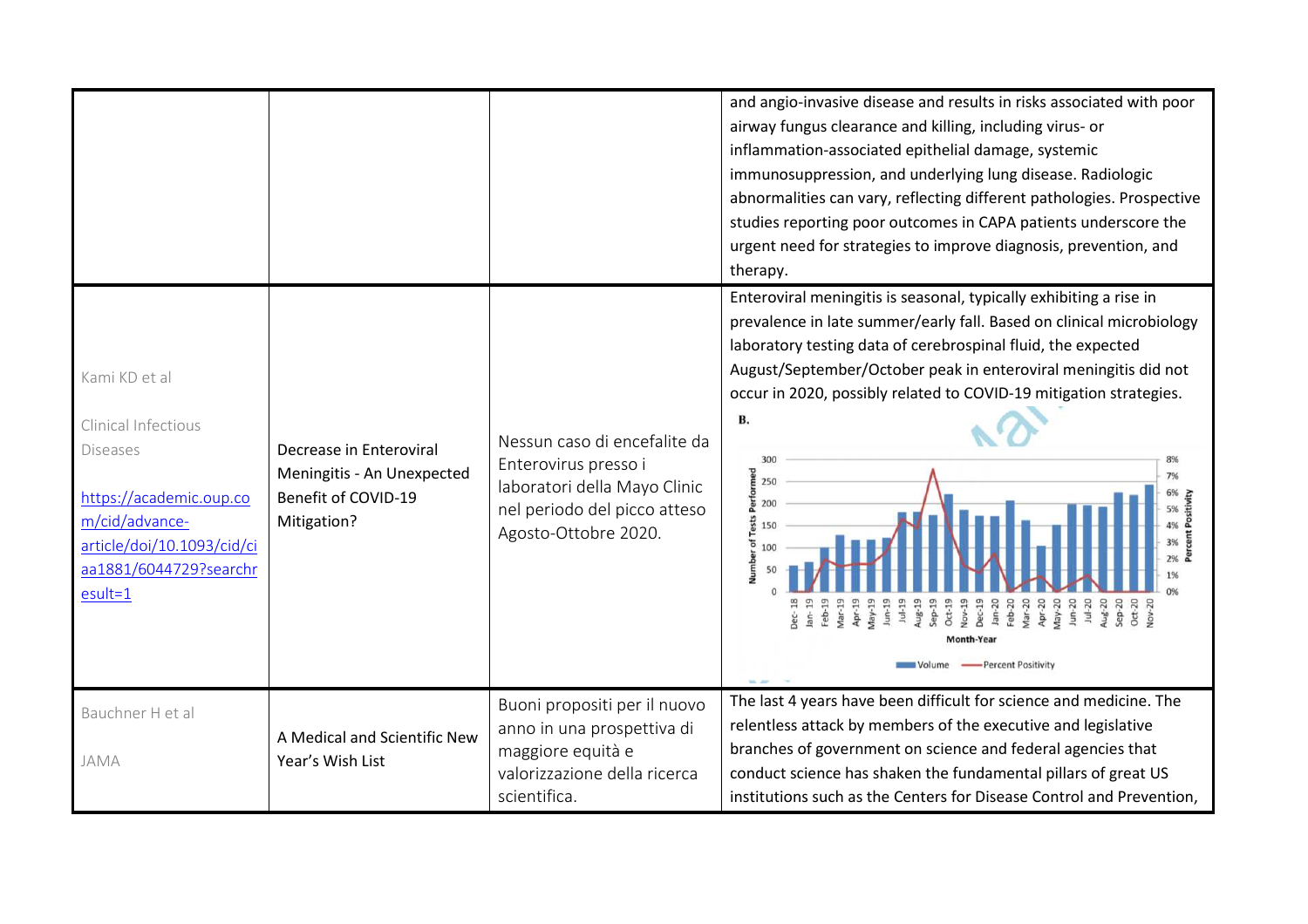| https://jamanetwork.com<br>/journals/jama/fullarticle/<br>2774575                                                  |                                                                                                         |                                                                                                                                                                                                                                                                                                                                                                                                          | Food and Drug Administration, Environmental Protection Agency,<br>and in some regards the National Institutes of Health (NIH).<br>Although the 2020 NIH budget increased to almost \$42 billion, more<br>individuals are uninsured, and although health care costs have not<br>increased substantially over the past 4 years, the financial health of<br>most states is in shambles because of the Great Pandemic of 2020,<br>threatening the commitment to Medicaid, which consumes almost<br>30% of many state budgets. In addition to Medicaid costs, states are<br>responsible for the health care costs of their employees, and in<br>some states many of their retirees. Moreover, the morbidity,<br>mortality, and ubiquitous nature of COVID-19 have created<br>unprecedented challenges for clinicians, health care systems, and<br>public health, while some political leaders have erroneously<br>minimized the extent, severity, and seriousness of the pandemic.                                     |
|--------------------------------------------------------------------------------------------------------------------|---------------------------------------------------------------------------------------------------------|----------------------------------------------------------------------------------------------------------------------------------------------------------------------------------------------------------------------------------------------------------------------------------------------------------------------------------------------------------------------------------------------------------|-------------------------------------------------------------------------------------------------------------------------------------------------------------------------------------------------------------------------------------------------------------------------------------------------------------------------------------------------------------------------------------------------------------------------------------------------------------------------------------------------------------------------------------------------------------------------------------------------------------------------------------------------------------------------------------------------------------------------------------------------------------------------------------------------------------------------------------------------------------------------------------------------------------------------------------------------------------------------------------------------------------------|
| Delbo Larsen M et al<br>Science<br>https://science.sciencem<br>ag.org/content/early/202<br>0/12/22/science.abc8378 | Afucosylated IgG<br>characterizes enveloped viral<br>responses and correlates<br>with COVID-19 severity | Le IgG afucosilate (una<br>modifica del frammento<br>costante<br>dell'immunoglobulina) sono<br>prodotte contro i virus<br>dotati di involucro e sono<br>responsabili di una<br>amplificazione della risposta<br>immunitaria con possibile<br>innesco della "tempesta<br>citochinica". I pazienti con<br>COVID-19 grave ne<br>producono una maggiore<br>quantità rispetto a quelli<br>con malattia lieve. | IgG antibodies are crucial for protection against invading pathogens.<br>A highly conserved N-linked glycan within the IgG-Fc tail, essential<br>for IgG function, shows variable composition in humans.<br>Afucosylated IgG variants are already used in anti-cancer<br>therapeutic antibodies for their elevated activity through Fc<br>receptors (FcγRIIIa). Here, we report that afucosylated IgG (~6% of<br>total IgG in humans) are specifically formed against enveloped<br>viruses but generally not against other antigens. This mediates<br>stronger FcyRIIIa responses, but also amplifies brewing cytokine<br>storms and immune-mediated pathologies. Critically ill COVID-19<br>patients, but not those with mild symptoms, had high levels of<br>afucosylated IgG antibodies against SARS-CoV-2, amplifying pro-<br>inflammatory cytokine release and acute phase responses. Thus,<br>antibody glycosylation plays a critical role in immune responses to<br>enveloped viruses, including COVID-19. |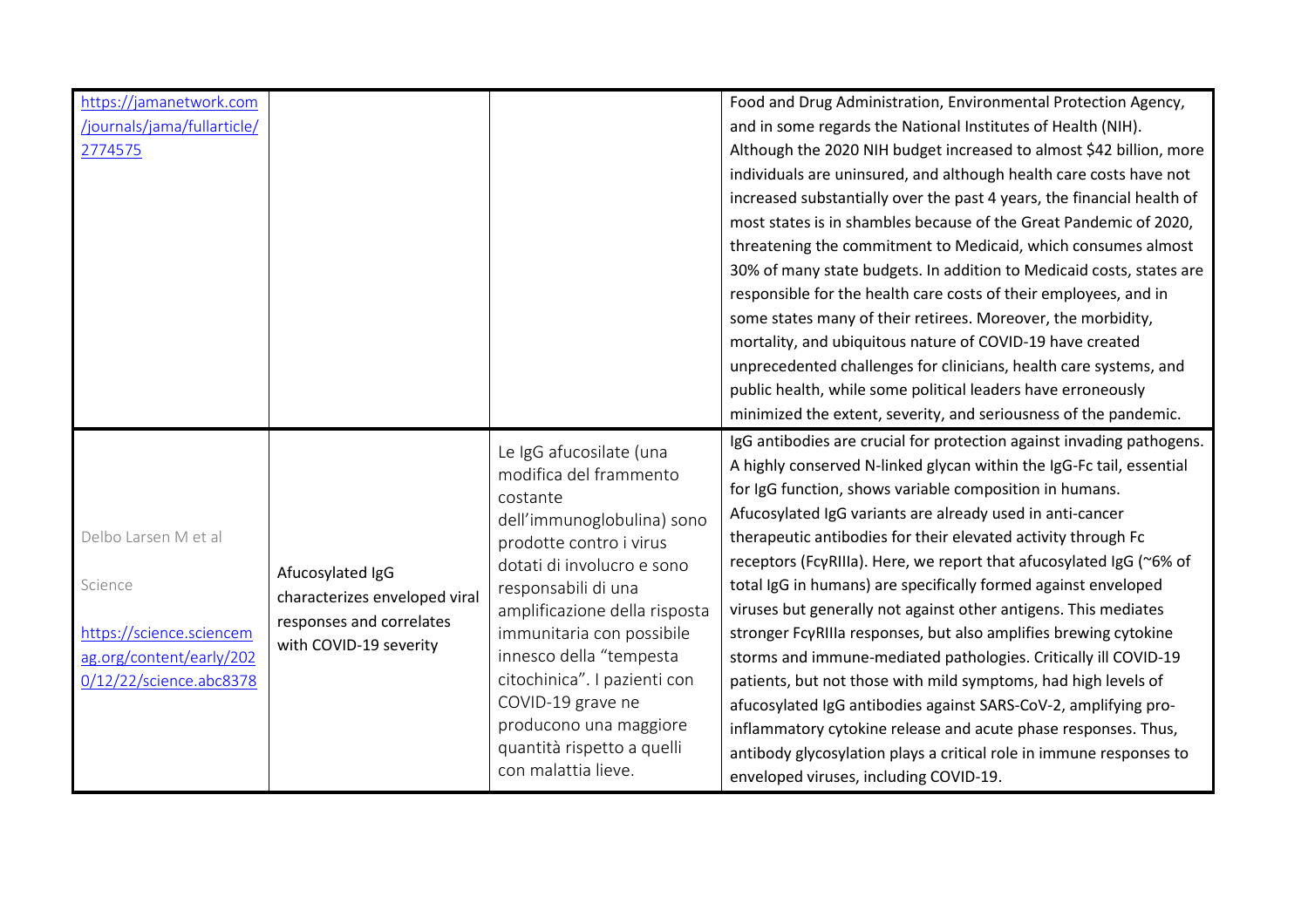|                                                                                                  |                                                                         |                                                                                                                                                                                                              | Infected cell<br><b>BAROON</b><br>BOSTON<br>Base<br><b>B</b> cell<br><b>B</b> cell<br><b>B</b> cell<br>MI Allo-antigen<br><b>9</b> Viral antigen<br>Self/Co-signal<br>Self/Co-signal Receptor                                                                                                                                                                                                                                                                                                                                                                                                                                                                                                                                                                                                                                                                                                                                                                                                                                                                                          |
|--------------------------------------------------------------------------------------------------|-------------------------------------------------------------------------|--------------------------------------------------------------------------------------------------------------------------------------------------------------------------------------------------------------|----------------------------------------------------------------------------------------------------------------------------------------------------------------------------------------------------------------------------------------------------------------------------------------------------------------------------------------------------------------------------------------------------------------------------------------------------------------------------------------------------------------------------------------------------------------------------------------------------------------------------------------------------------------------------------------------------------------------------------------------------------------------------------------------------------------------------------------------------------------------------------------------------------------------------------------------------------------------------------------------------------------------------------------------------------------------------------------|
| Pollard AJ et al<br>Nature reviews<br>https://www.nature.com/<br>articles/s41577-020-<br>00479-7 | A guide to vaccinology: from<br>basic principles to new<br>developments | Come funzionano i vaccini,<br>che rischi hanno, quali sfide<br>devono ancora essere<br>superate in vaccinologia. Un<br>utile ripasso per essere<br>pronti a rispondere ai dubbi<br>di pazienti e conoscenti. | Immunization is a cornerstone of public health policy and is<br>demonstrably highly cost-effective when used to protect child<br>health. Although it could be argued that immunology has not thus<br>far contributed much to vaccine development, in that most of the<br>vaccines we use today were developed and tested empirically, it is<br>clear that there are major challenges ahead to develop new<br>vaccines for difficult-to-target pathogens, for which we urgently<br>need a better understanding of protective immunity. Moreover,<br>recognition of the huge potential and challenges for vaccines to<br>control disease outbreaks and protect the older population,<br>together with the availability of an array of new technologies, make<br>it the perfect time for immunologists to be involved in designing the<br>next generation of powerful immunogens. This Review provides an<br>introductory overview of vaccines, immunization and related issues<br>and thereby aims to inform a broad scientific audience about the<br>underlying immunological concepts. |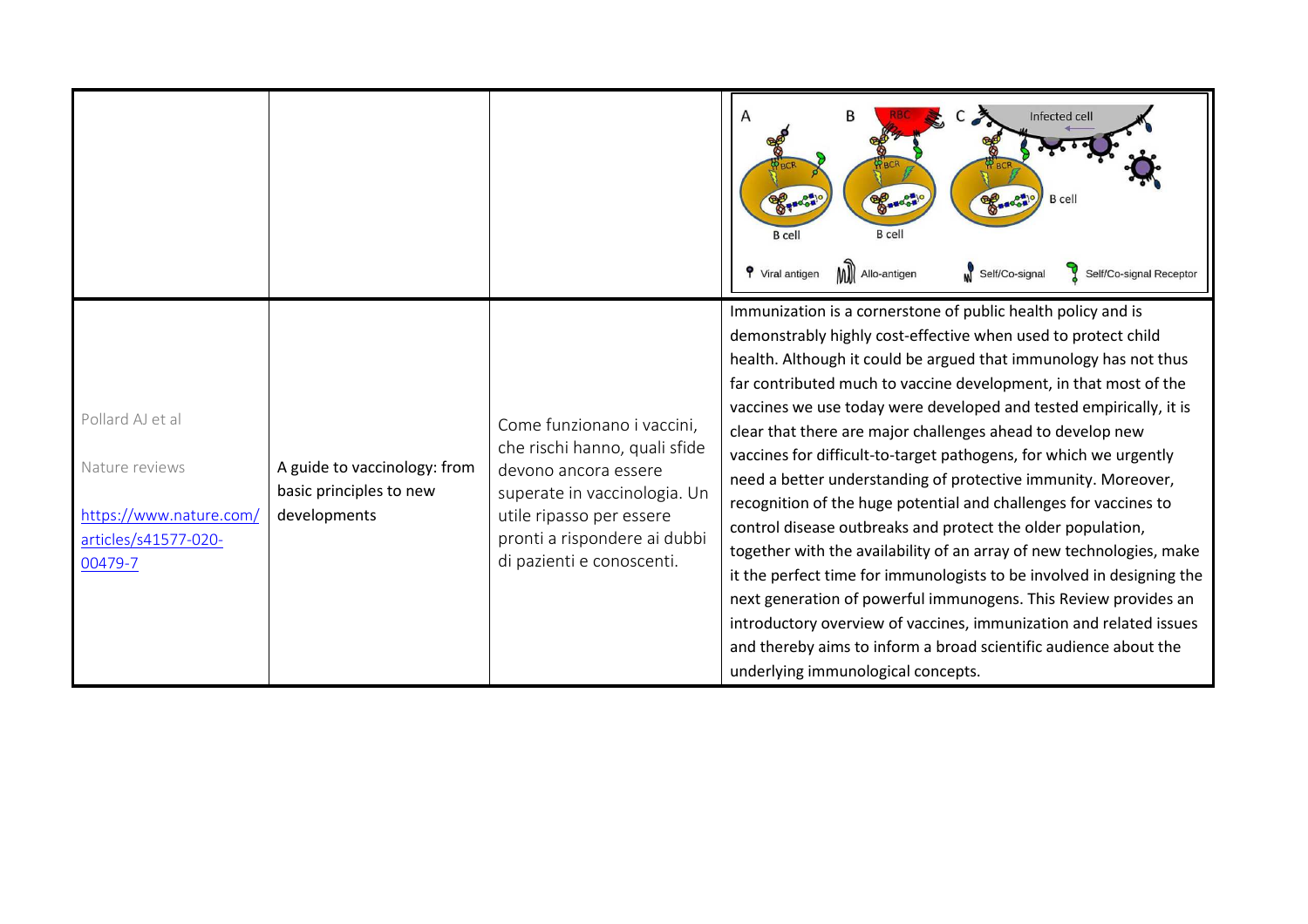|                                                                                                |                                                                                        |                                                                                                                                                                                                                                                             | Fig. 3: The generation of an immune response to a vaccine.<br>Muscle<br>Vaccine antige<br>Adjuvant (contai<br>danger signal<br>Memory B cell<br>proliferation<br>Maturation of the<br>MHC class I<br>Soluble<br>antibody respo<br>vaccine<br>Peptide of<br>antiger<br>vaccine antige<br>CD4 <sup>-</sup> Tcell<br><b>BCF</b><br>Activation and<br>trafficking to<br>T cell help<br>Proliferation<br>draining lymph<br>node<br>Plasma cell differentiation<br>and antibody production<br>B cell<br>T cell<br>help<br><b>MHC</b><br>class II<br>CD <sub>8</sub><br>effector<br><b>Bone marroy</b><br>class<br>CD8<br>CD8 <sup>-</sup> Tcell<br>memor<br>T cell<br>Long-lived<br>plasma cell                                                                                                                                                                                                                |
|------------------------------------------------------------------------------------------------|----------------------------------------------------------------------------------------|-------------------------------------------------------------------------------------------------------------------------------------------------------------------------------------------------------------------------------------------------------------|----------------------------------------------------------------------------------------------------------------------------------------------------------------------------------------------------------------------------------------------------------------------------------------------------------------------------------------------------------------------------------------------------------------------------------------------------------------------------------------------------------------------------------------------------------------------------------------------------------------------------------------------------------------------------------------------------------------------------------------------------------------------------------------------------------------------------------------------------------------------------------------------------------|
| Cordeanu EM et al<br>Journal of Clinical<br>Medicine<br>https://doi.org/10.3390/j<br>cm9124078 | Prognostic Value of Troponin<br>Elevation in COVID-19<br><b>Hospitalized Patients.</b> | L'elevazione dei valori di<br>troponina I è un fattore<br>indipendentemente<br>associato alla mortalità<br>secondo questo studio<br>retrospettivo su 375<br>pazienti ricoverati per<br>COVID-19 (55% sottoposti a<br>ventilazione meccanica) in<br>Francia. | Background: Severe acute respiratory syndrome coronavirus 2<br>(SARS-CoV-2) penetrates the respiratory epithelium through<br>angiotensin-converting enzyme-2 (ACE2) binding. Myocardial and<br>endothelial expression of ACE2 could account for the growing body<br>of reported evidence of myocardial injury in severe forms of Human<br>Coronavirus Disease 2019 (COVID-19). We aimed to provide insight<br>into the impact of troponin (hsTnI) elevation on SARS-CoV-2<br>outcomes in patients hospitalized for COVID-19. (2) Methods: This<br>was a retrospective analysis of hospitalized adult patients with the<br>SARS-CoV-2 infection admitted to a university hospital in France.<br>The observation period ended at hospital discharge. (3) Results:<br>During the study period, 772 adult, symptomatic COVID-19 patients<br>were hospitalized for more than 24 h in our institution, of whom |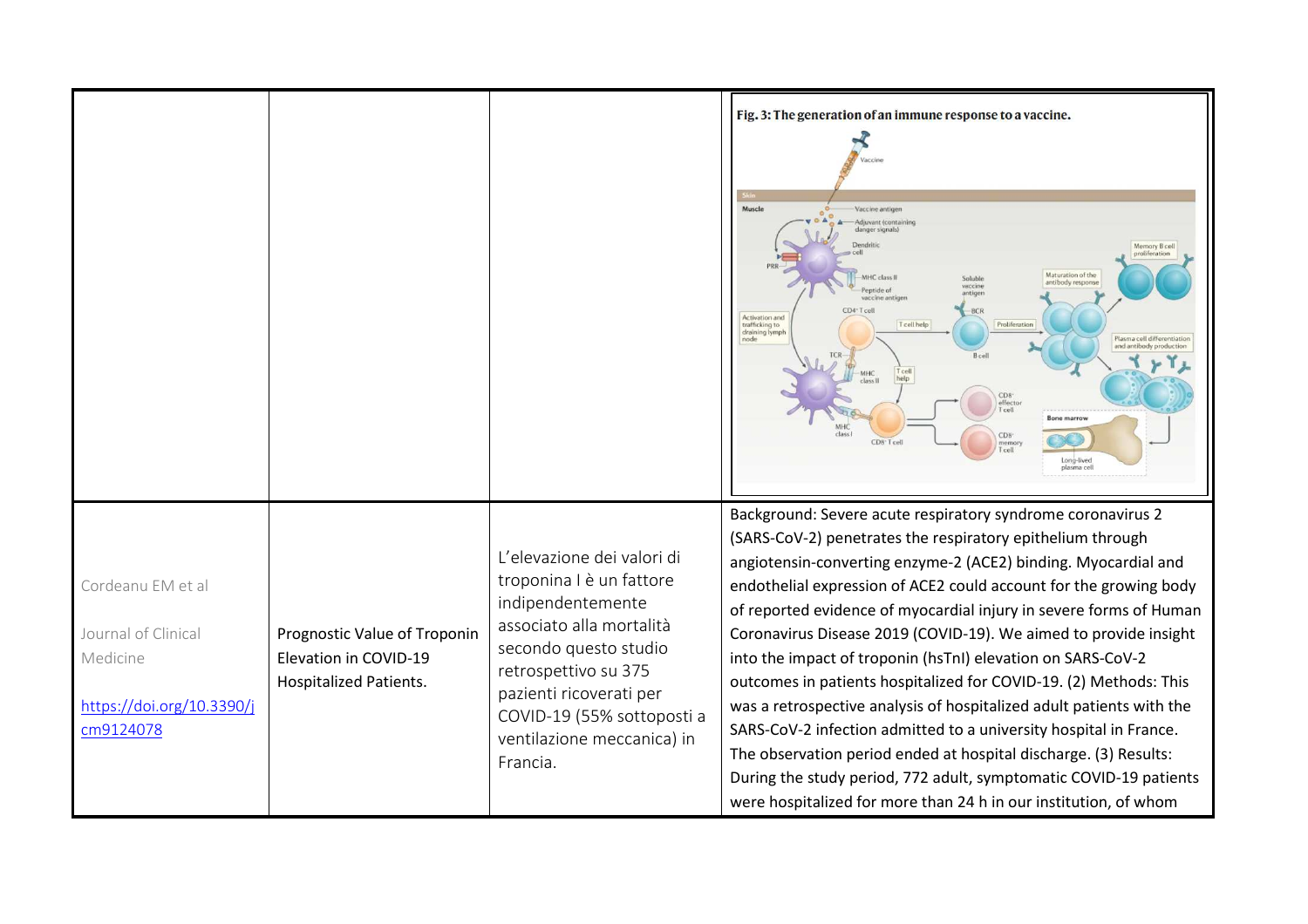|                                                                                                                          |                                  |                                                                                                                                                                                                                                                                               | 375 had a hsTnI measurement and were included in this analysis.<br>The median age was 66 (55-74) years, and there were 67% of men.<br>Overall, 205 (55%) patients were placed under mechanical<br>ventilation and 90 (24%) died. A rise in hsTnI was noted in 34% of<br>the cohort, whereas only three patients had acute coronary<br>syndrome (ACS) and one case of myocarditis. Death occurred more<br>frequently in patients with hsTnI elevation (HR 3.95, 95% CI 2.69-<br>5.71). In the multivariate regression model, a rise in hsTnI was<br>independently associated with mortality (OR 3.12, 95% CI 1.49-6.65)<br>as well as age >/= 65 years old (OR 3.17, 95% CI 1.45-7.18) and CRP<br>>/= 100 mg/L (OR 3.62, 95% CI 1.12-13.98). After performing a<br>sensitivity analysis for the missing values of hsTnI, troponin<br>elevation remained independently and significantly associated with<br>death (OR 3.84, 95% CI 1.78-8.28). (4) Conclusion: Our study<br>showed a four-fold increased risk of death in the case of a rise in<br>hsTnI, underlining the prognostic value of troponin assessment in<br>the COVID-19 context. |
|--------------------------------------------------------------------------------------------------------------------------|----------------------------------|-------------------------------------------------------------------------------------------------------------------------------------------------------------------------------------------------------------------------------------------------------------------------------|---------------------------------------------------------------------------------------------------------------------------------------------------------------------------------------------------------------------------------------------------------------------------------------------------------------------------------------------------------------------------------------------------------------------------------------------------------------------------------------------------------------------------------------------------------------------------------------------------------------------------------------------------------------------------------------------------------------------------------------------------------------------------------------------------------------------------------------------------------------------------------------------------------------------------------------------------------------------------------------------------------------------------------------------------------------------------------------------------------------------------------------------|
| McCann SR et al<br>Nature - Bone Marrow<br>Transplantation<br>https://www.nature.com/<br>articles/s41409-020-<br>01171-z | Christmas, wine and Covid-<br>19 | Il 2020 non è il primo anno<br>in cui la celebrazione del<br>Natale incontra degli<br>impedimenti: nel 1647 il<br>Parlamento inglese sotto la<br>guida di Cromwell la abolì<br>del tutto. Questa e altre<br>digressioni da parte del Prof.<br>McCann, ematologo<br>dublinese. | What do Oliver Cromwell and Covid-19 have in common? They both<br>seem to share the dubious reputation of cancelling Christmas<br>celebrations. Oliver Cromwell and his fellow Puritans, thought<br>Christmas festivities were sinful. They viewed the celebration of<br>Christ's birth on the 25th of December as a "popish" tradition<br>derived from the Roman Catholic Church (Christ's Mass), thus<br>threatening their core Christian beliefs. In 1644, an Act of<br>Parliament banned the festival and in June 1647, the Long<br>Parliament (an English Parliament that lasted from 1640 until 1660)<br>passed an ordinance confirming the abolition of the feast of<br>Christmas.                                                                                                                                                                                                                                                                                                                                                                                                                                                   |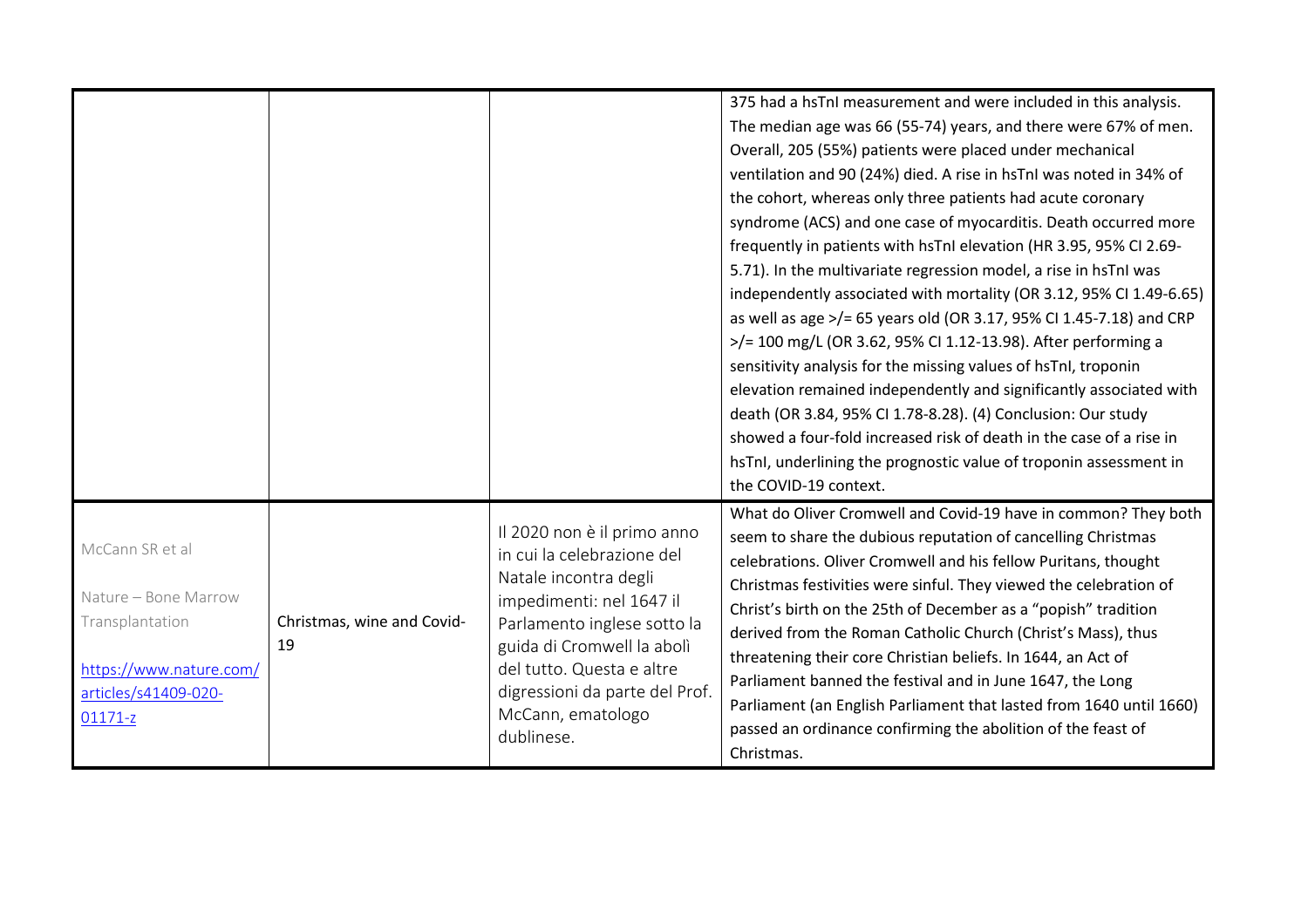| Aydillo T et al<br><b>NEJM</b><br>https://www.nejm.org/do<br>i/10.1056/NEJMc2031670                     | Shedding of Viable SARS-<br>CoV-2 after<br>Immunosuppressive Therapy<br>for Cancer | Serie di 20 pazienti<br>immunocompromessi<br>(trapianto di staminali<br>ematopoietiche, terapia con<br>CAR-T cells o linfoma) i cui<br>campioni respiratori per<br>ricerca di SARSC-CoV-2 sono<br>stati posti in coltura<br>cellulare: lo shedding di<br>virus infettante può durare<br>fino a 60 giorni. | Detection of replication-competent severe acute respiratory<br>syndrome coronavirus 2 (SARS-CoV-2) is the most reliable indicator<br>of contagiousness. Although the duration of live-virus shedding is<br>well-characterized in immunocompetent patients with coronavirus<br>disease 19 (Covid-19), little is known about how long<br>immunocompromised patients are contagious. Consequently, the<br>Centers for Disease Control and Prevention (CDC) guidelines on<br>transmission-based precautions for immunocompromised patients<br>are based on limited data.<br>A Study Design<br><b>Longitudinal Collection of</b><br><b>Viral RNA</b><br>SARS-CoV-2<br>In Vitro<br><b>Baseline</b><br><b>Respiratory Samples</b><br>RT-qPCR<br>Isolation<br>Cultur<br>Sequencing<br><b>Patient Inclusion</b><br>57 Samples<br>57 Samples<br>18 Isolates<br>57 Original Samples 37 Original Samples<br>$N=20$<br>18 Isolates<br>18 Isolate                                                                                                                                                                          |
|---------------------------------------------------------------------------------------------------------|------------------------------------------------------------------------------------|-----------------------------------------------------------------------------------------------------------------------------------------------------------------------------------------------------------------------------------------------------------------------------------------------------------|--------------------------------------------------------------------------------------------------------------------------------------------------------------------------------------------------------------------------------------------------------------------------------------------------------------------------------------------------------------------------------------------------------------------------------------------------------------------------------------------------------------------------------------------------------------------------------------------------------------------------------------------------------------------------------------------------------------------------------------------------------------------------------------------------------------------------------------------------------------------------------------------------------------------------------------------------------------------------------------------------------------------------------------------------------------------------------------------------------------|
| Birgand G et al<br>JAMA<br>https://jamanetwork.com<br>/journals/jamanetworkop<br>en/fullarticle/2774463 | Assessment of Air<br>Contamination by SARS-CoV-<br>2 in Hospital Settings          | Revisione sistematica in<br>merito alla contaminazione<br>dell'aria negli ambienti<br>ospedalieri da parte di SARS-<br>CoV-2: la contaminazione<br>appare per lo più sostenuta<br>da virus non "vitale" in<br>coltura.                                                                                    | Importance Controversy remains regarding the transmission routes<br>of severe acute respiratory syndrome coronavirus 2 (SARS-CoV-2).<br>Objective To review current evidence on air contamination with<br>SARS-CoV-2 in hospital settings and the factors associated with<br>contamination, including viral load and particle size.<br>Evidence Review The MEDLINE, Embase, and Web of Science<br>databases were systematically queried for original English-language<br>articles detailing SARS-CoV-2 air contamination in hospital settings<br>between January 1 and October 27, 2020. This study was conducted<br>in accordance with the Preferred Reporting Items for Systematic<br>Reviews and Meta-Analyses extension for Scoping Reviews<br>(PRISMA-ScR) guidelines. The positivity rate of SARS-CoV-2 viral RNA<br>and culture were described and compared according to the setting,<br>clinical context, air ventilation system, and distance from patients.<br>The SARS-CoV-2 RNA concentrations in copies per meter cubed of<br>air were pooled, and their distribution was described by hospital |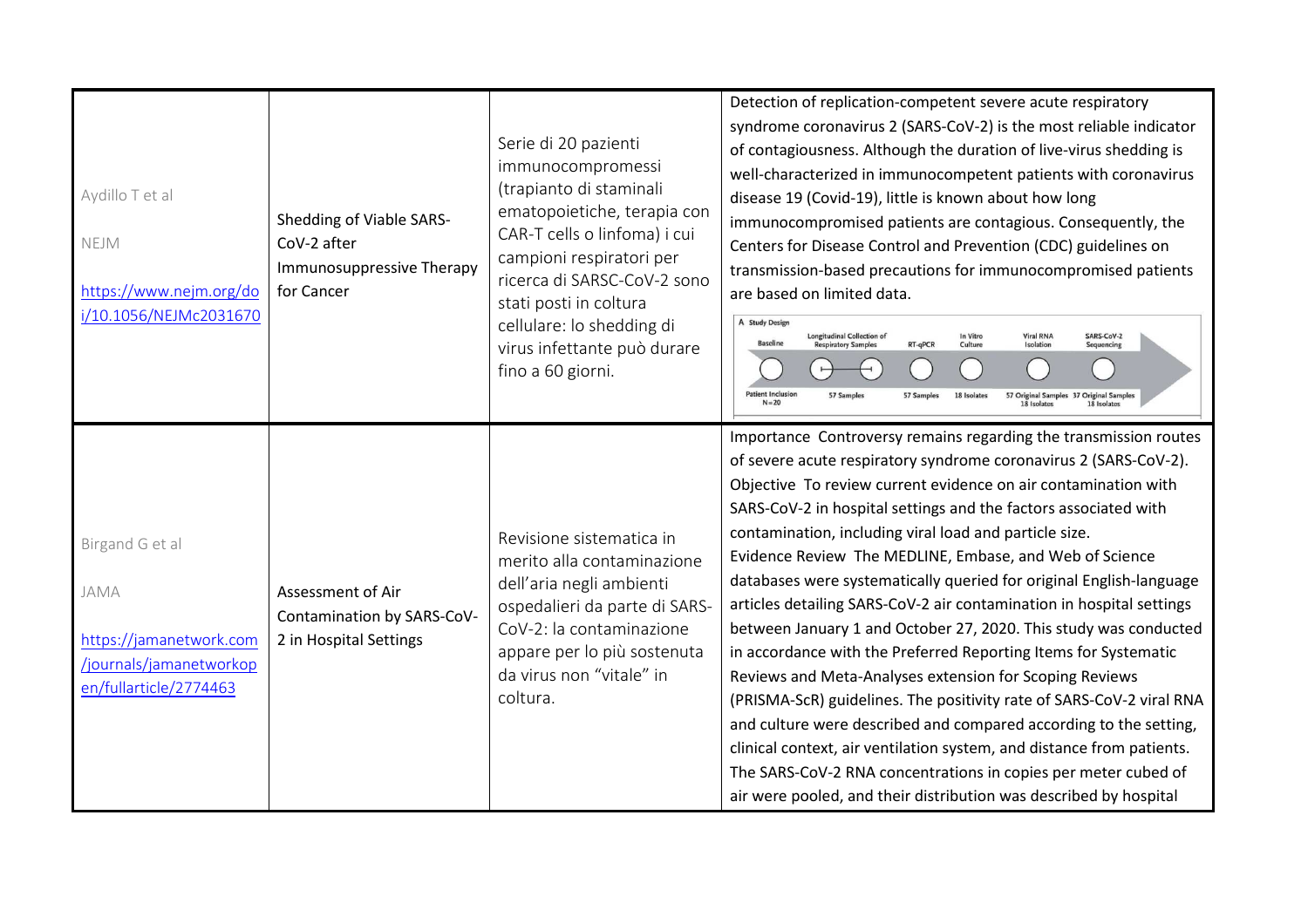|  | areas. Particle sizes and SARS-CoV-2 RNA concentrations in copies                      |
|--|----------------------------------------------------------------------------------------|
|  | or median tissue culture infectious dose (TCID50) per meter cubed                      |
|  | were analyzed after categorization as less than 1 µm, from 1 to 4                      |
|  | um, and greater than 4 um.                                                             |
|  | Findings Among 2284 records identified, 24 cross-sectional                             |
|  | observational studies were included in the review. Overall, 82 of                      |
|  | 471 air samples (17.4%) from close patient environments were                           |
|  | positive for SARS-CoV-2 RNA, with a significantly higher positivity                    |
|  | rate in intensive care unit settings (intensive care unit, 27 of 107                   |
|  | [25.2%] vs non-intensive care unit, 39 of 364 [10.7%]; P < .001).                      |
|  | There was no difference according to the distance from patients $(1$                   |
|  | m, 3 of 118 [2.5%] vs >1-5 m, 13 of 236 [5.5%]; P = .22). The                          |
|  | positivity rate was 5 of 21 air samples (23.8%) in toilets, 20 of 242                  |
|  | (8.3%) in clinical areas, 15 of 122 (12.3%) in staff areas, and 14 of 42               |
|  | (33.3%) in public areas. A total of 81 viral cultures were performed                   |
|  | across 5 studies, and 7 (8.6%) from 2 studies were positive, all from                  |
|  | close patient environments. The median (interquartile range) SARS-                     |
|  | CoV-2 RNA concentrations varied from 1.0 × 103 copies/m3                               |
|  | $(0.4 \times 103$ to $3.1 \times 103$ copies/m3) in clinical areas to 9.7 $\times$ 103 |
|  | copies/m3 (5.1 $\times$ 103 to 14.3 $\times$ 103 copies/m3) in the air of toilets or   |
|  | bathrooms. Protective equipment removal and patient rooms had                          |
|  | high concentrations per titer of SARS-CoV-2 (varying from $0.9 \times 103$             |
|  | to $40 \times 103$ copies/m3 and $3.8 \times 103$ to $7.2 \times 103$ TCID50/m3), with |
|  | aerosol size distributions that showed peaks in the region of particle                 |
|  | size less than 1 µm; staff offices had peaks in the region of particle                 |
|  | size greater than 4 µm.                                                                |
|  | Conclusions and Relevance In this systematic review, the air close                     |
|  | to and distant from patients with coronavirus disease 2019 was                         |
|  | frequently contaminated with SARS-CoV-2 RNA; however, few of                           |
|  | these samples contained viable viruses. High viral loads found in                      |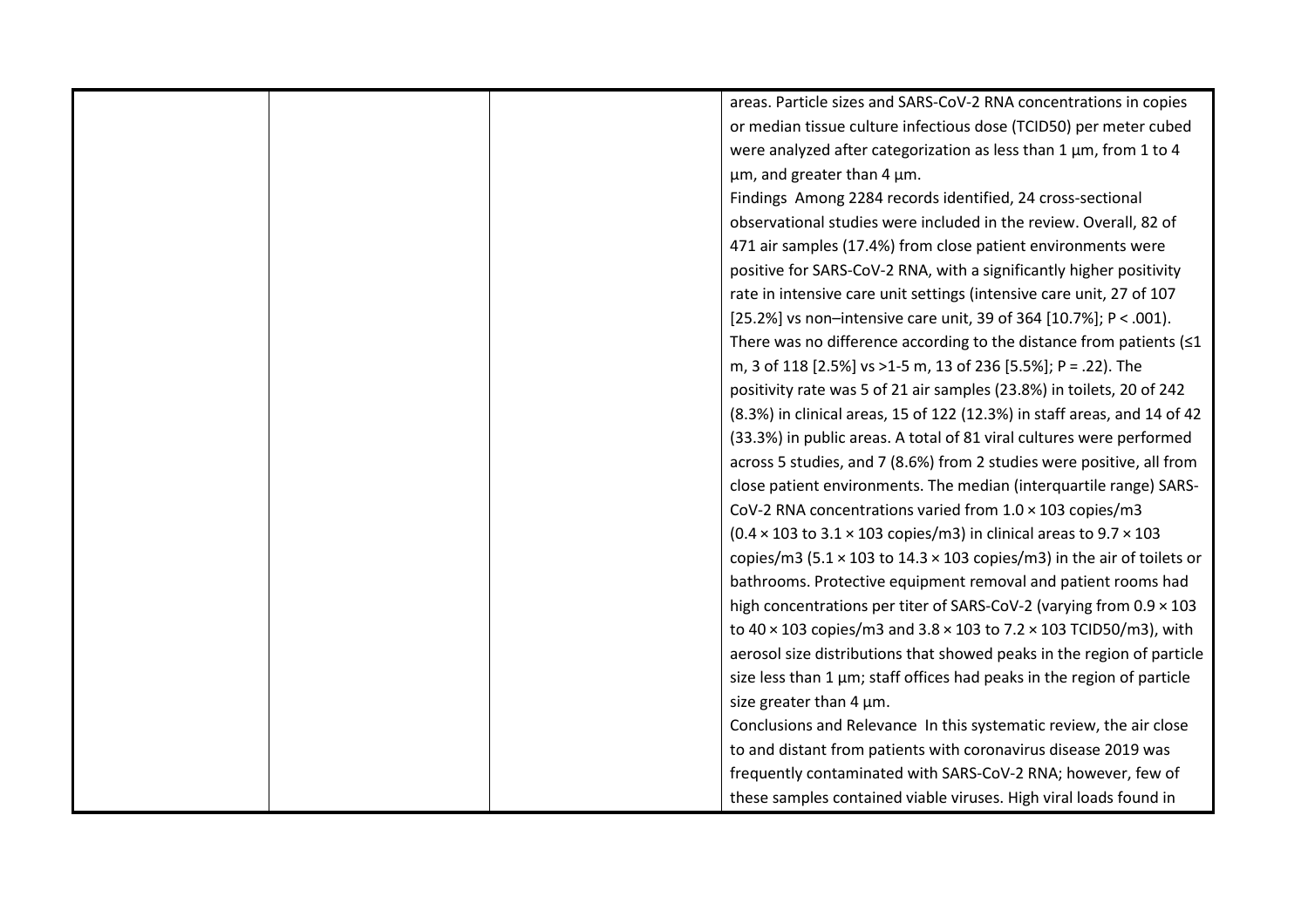|                                                                                                                        |                                                                                              |                                                                                                                                                                                                                                                                          | toilets and bathrooms, staff areas, and public hallways suggest that<br>these areas should be carefully considered.<br>Figure 2. Distribution of Pooled Severe Acute Respiratory Syndrome Coronavirus 2 (SARS-CoV-2) RNA<br>Concentrations in Copies per Meter Cubed of Air, by Hospital Area<br>50000<br>40000<br>$\frac{2}{30000}$<br>$\frac{40000}{30000}$<br>RNA<br>$\frac{2}{3}$<br>$\frac{20000}{10000}$<br>Clinical<br>Staff area<br>Patient's<br>Toilet or<br>Public<br>environment<br>bathroom<br>area<br>area<br>Area |
|------------------------------------------------------------------------------------------------------------------------|----------------------------------------------------------------------------------------------|--------------------------------------------------------------------------------------------------------------------------------------------------------------------------------------------------------------------------------------------------------------------------|---------------------------------------------------------------------------------------------------------------------------------------------------------------------------------------------------------------------------------------------------------------------------------------------------------------------------------------------------------------------------------------------------------------------------------------------------------------------------------------------------------------------------------|
| Choe PG et al<br><b>Emerging Infectious</b><br><b>Diseases</b><br>https://doi.org/10.3201/e<br>id2703.204543           | <b>Antibody Responses 8</b><br>Months after Asymptomatic<br>or Mild SARS-CoV-2<br>Infection. | Elevata persistenza di<br>anticorpi anti-SARS-CoV-2 in<br>58 pazienti con infezione<br>lieve o asintomatica dopo 8<br>mesi dalla diagnosi. La<br>minore durata dello<br>shedding è associata a<br>minore durata della<br>positività anticorpale.                         | Waning humoral immunity in coronavirus disease patients has<br>raised concern over usefulness of serologic testing. We investigated<br>antibody responses of 58 persons 8 months after asymptomatic or<br>mildly symptomatic infection with severe acute respiratory<br>syndrome coronavirus 2. For 3 of 4 immunoassays used,<br>seropositivity rates were high (69.0%-91.4%).                                                                                                                                                  |
| Preeti NM et al<br>JAMA<br>https://jamanetwork.com<br>/channels/health-<br>forum/fullarticle/277459<br>$\underline{8}$ | Older Adults' Perspectives on<br>a COVID-19 Vaccine                                          | Le persone di età compresa<br>fra 50 e 65 anni, secondo un<br>recente sondaggio<br>dell'Università del Michigan,<br>sono ben disposte verso la<br>vaccinazione anti-SARS-CoV-<br>2 (58%) ma in buona parte<br>(46%) vorrebbero attendere<br>che altri si vaccinino prima | As of December 4, 2020, cases of novel coronavirus disease 2019<br>(COVID-19) have topped 14.3 million in the US with nearly 300 000<br>associated deaths. While mitigation measures such as social<br>distancing, use of face coverings, and avoidance of crowds can help<br>keep case counts in check, a safe and effective COVID-19 vaccine<br>will be essential to ending the pandemic.<br>Yet, an effective vaccine will be of limited benefit across the<br>population unless enough people are willing to receive it.    |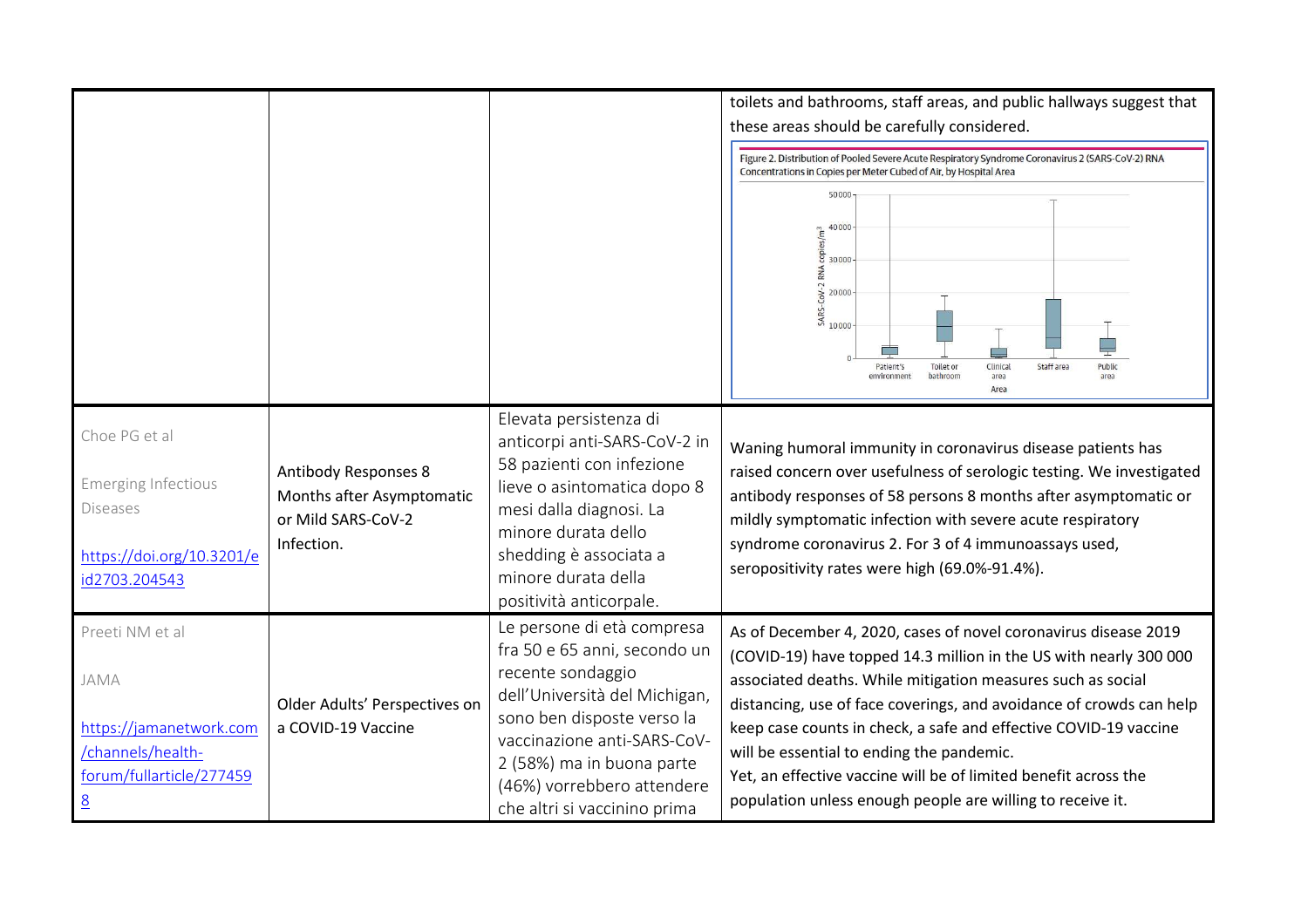|                                                                                                                                                                                |                                                                                                                                                                    | di loro. Il parere dei medici e<br>delle autorità sanitarie<br>appare rilevante (nel 52 e<br>42% dei casi<br>rispettivamente) nella scelta<br>di sottoporsi a vaccinazione.                                                                                     |                                                                                                                                                                                                                                                                                                                                                                                                                                      |
|--------------------------------------------------------------------------------------------------------------------------------------------------------------------------------|--------------------------------------------------------------------------------------------------------------------------------------------------------------------|-----------------------------------------------------------------------------------------------------------------------------------------------------------------------------------------------------------------------------------------------------------------|--------------------------------------------------------------------------------------------------------------------------------------------------------------------------------------------------------------------------------------------------------------------------------------------------------------------------------------------------------------------------------------------------------------------------------------|
| Jarjour NN et al<br>Immunity<br>https://www.cell.com/im<br>munity/fulltext/S1074-<br>7613(20)30537-9                                                                           | T Cell Memory:<br>Understanding COVID-19                                                                                                                           | Come funziona l'immunità<br>T-cellulare e caratteristiche<br>dei linfociti T di memoria.                                                                                                                                                                        | As the SARS-CoV-2 pandemic has progressed, increasing attention<br>has focused on establishing natural and vaccine-induced immunity<br>against this coronavirus and the disease, COVID-19, that it causes. In<br>this Primer, we explain the fundamental features of T cell memory<br>and their potential relevance for effective immunity to SARS-CoV-2.<br>A<br><b>Protective memory</b><br>Magnitude<br>Primary<br>Memory<br>Time |
| Pilarowski G et al<br>Clinical Infecitous<br><b>Diseases</b><br>https://academic.oup.co<br>m/cid/advance-<br>article/doi/10.1093/cid/ci<br>aa1890/6052342?searchr<br>$esult=1$ | Field performance and public<br>health response using the<br><b>BinaxNOW TM Rapid SARS-</b><br>CoV-2 antigen detection<br>assay during community-<br>based testing | Performance di un test<br>antigenico rapido per SARS-<br>CoV-2 a confronto con PCR:<br>entro 35 cicli soglia alla PCR<br>(il limite convenzionale oltre<br>il quale si assume<br>improbabile presenza di<br>virus infettante) l'antigenico<br>risulta positivo. | Among 3,302 persons tested for SARS-CoV-2 by BinaxNOW TM and<br>RT-PCR in a community setting, rapid assay sensitivity was<br>100%/98.5%/89% using RT-PCR Ct thresholds of 30, 35 and none.<br>The specificity was 99.9%. Performance was high across ages and<br>those with and without symptoms. Rapid resulting permitted<br>immediate public health action.                                                                      |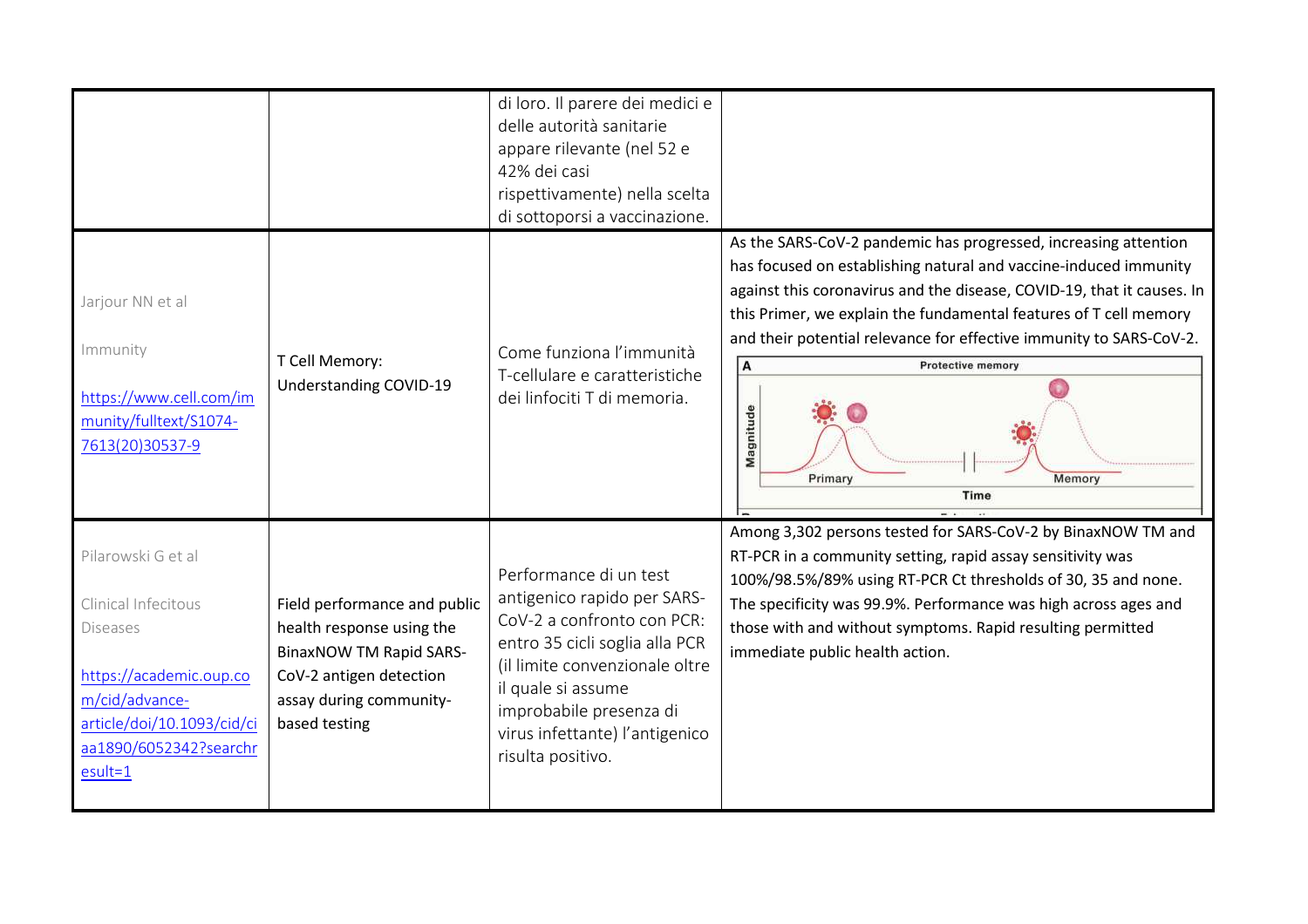|                                                                                                                                                                  | 40 <sup>°</sup><br>Average viral gene Ct (RT-PCR)<br>Po<br>Po<br>Po                               | Symptoms within 0-7 days<br>25<br>50<br>75<br>100<br>125<br>Sample (ordered by Ct)                                                                                                                                                                                                                                                                           | Asymptomatic or symptoms 8-14 days<br>40<br>Ct (RT-PCR)<br>30<br>9<br>Average viral gene<br>Binax-CoV2(+) RT-PCR(+)<br>Binax-CoV2(-) RT-PCR(+)<br>$25 -$<br>Binax-CoV2(+) RT-PCR(-)<br>$N = 131$ symptoms 0-7 days<br>20<br>$N = 104$ asymptomatic<br>or symptoms 8-14 days<br>75<br>100<br>25<br>50<br>125<br>Sample (ordered by Ct)                                                                                                                                                                                                                                                                                                                                                                                                                                                         |
|------------------------------------------------------------------------------------------------------------------------------------------------------------------|---------------------------------------------------------------------------------------------------|--------------------------------------------------------------------------------------------------------------------------------------------------------------------------------------------------------------------------------------------------------------------------------------------------------------------------------------------------------------|-----------------------------------------------------------------------------------------------------------------------------------------------------------------------------------------------------------------------------------------------------------------------------------------------------------------------------------------------------------------------------------------------------------------------------------------------------------------------------------------------------------------------------------------------------------------------------------------------------------------------------------------------------------------------------------------------------------------------------------------------------------------------------------------------|
| Lazar MH et al<br>Critical Care Medicine<br>https://journals.lww.com/<br>ccmjournal/Abstract/900<br>0/Racial Differences in<br>a_Detroit,_MI,_ICU.9540<br>3.aspx | Racial Differences in a<br>Detroit, MI, ICU Population<br>of Coronavirus Disease 2019<br>Patients | Studio di coorte<br>retrospettivo condotto su<br>365 pazienti ricoverati in<br>rianimazione per COVID19 a<br>Detroit, di cui 60%<br>afroamericani, i quali<br>presentano una minore<br>mortalità a 28 giorni ma<br>nessuna differenza di<br>mortalità, di durata della<br>degenza in rianimazione o di<br>tassi di intubazione rispetto<br>alle altre etnie. | Objectives: To investigate the potential influence of racial<br>differences in outcomes of patients infected by coronavirus disease<br>2019-positive patients who require intensive care in an urban<br>hospital.<br>Design: Retrospective cohort study.<br>Setting: Henry Ford Health System Multidisciplinary ICU, a total of<br>156 beds spread throughout the hospital in Detroit, MI.<br>Patients: We obtained data from the electronic medical record of all<br>adult severe acute respiratory syndrome coronavirus-2-positive<br>patients managed in the ICU of Henry Ford Hospital in Detroit, MI,<br>between March 13, 2020, and July 31, 2020. Included patients were<br>divided into two groups: people of color (including Black, Asian,<br>Hispanic/Latino, and Arab) and White. |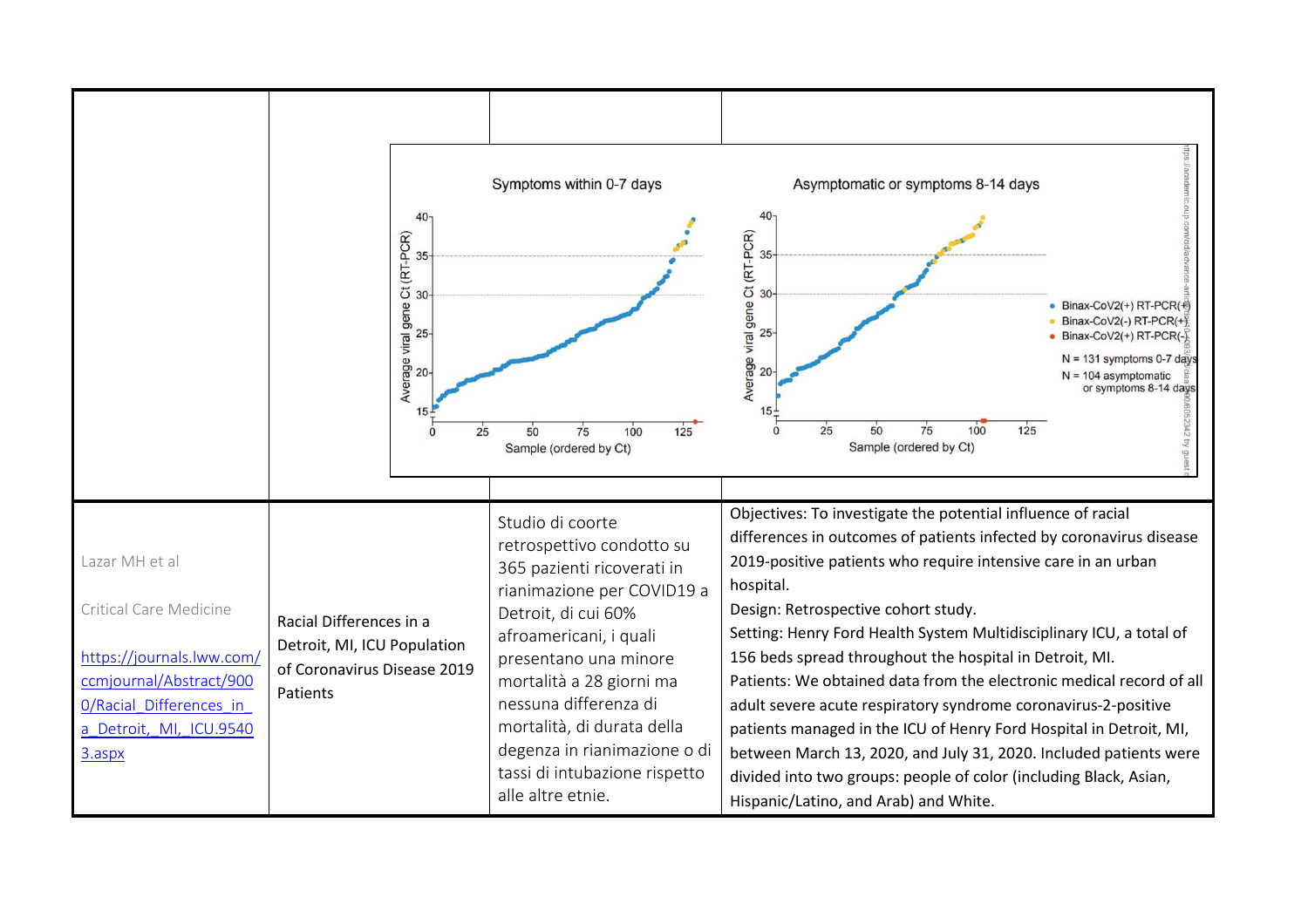| Interventions: None.                                                      |
|---------------------------------------------------------------------------|
| Measurements and Main Results: A total of 365 patients were               |
| evaluated: 219 were Black (60.0%), 129 were White (35.3%), two            |
| were Asian (0.6%), eight were Hispanic/Latino (2.2%), and seven           |
| were Arab (1.9%). People of color were younger (62.8 vs 67.1; $p =$       |
| 0.007), with equal distribution of sex. People of color had less          |
| coronary artery disease (34 [14.4%] vs 35 [27.1%]; p = 0.003) and         |
| less self-reported use of regular alcohol consumption (50 [21.2%] vs      |
| 12 [9.3%]; p = 0.004) than Whites, with no differences in diabetes        |
| (125 [53.0%] vs 66 [51.2%]; p = 0.742), hypertension (188 [79.7%] vs      |
| 99 [76.8%]; p = 0.516), congestive heart failure (41 [17.4%] vs 32        |
| [24.8%]; p = 0.090), or chronic kidney disease (123 [54.1%] vs 55         |
| $[42.6\%]$ ; p = 0.083).                                                  |
| There was no difference in ICU length of stay between people of           |
| color (18 d [Cl, 7-47 d]) and Whites (18 d [Cl, 6-48 d]; $p = 0.0.979$ ). |
| Neither frequency (72.5% vs 71.3%; $p = ns$ ) nor median time to          |
| mechanical ventilation between people of color (9 d [CI, 6-15 d])         |
| and Whites (10 d [Cl, 5-16 d]; $p = 0.733$ ) was different. Overall, 188  |
| patients (51.5 %) died in the hospital. The 28-day mortality was          |
| lower in people of color (107/236; 45.3%) versus Whites (73/129;          |
| 56.6%) (adjusted odds ratio 0.60; $p = 0.034$ ), and there was an         |
| increased median survival time in people of color (20 d) versus           |
| Whites (13.5 d; hazard ratio 0.62; $p = 0.002$ ). The inhospital          |
| mortality was lower in people of color versus White, but the              |
| difference was not statistically significant (113 [47.9%] vs 75           |
| [58.1%], respectively; $p = 0.061$ ). Finally, there was no significant   |
| difference in days of symptoms prior to admission, frequency of           |
| presenting symptoms, or frequency or severity of acute respiratory        |
| distress syndrome between the two groups.                                 |
|                                                                           |
|                                                                           |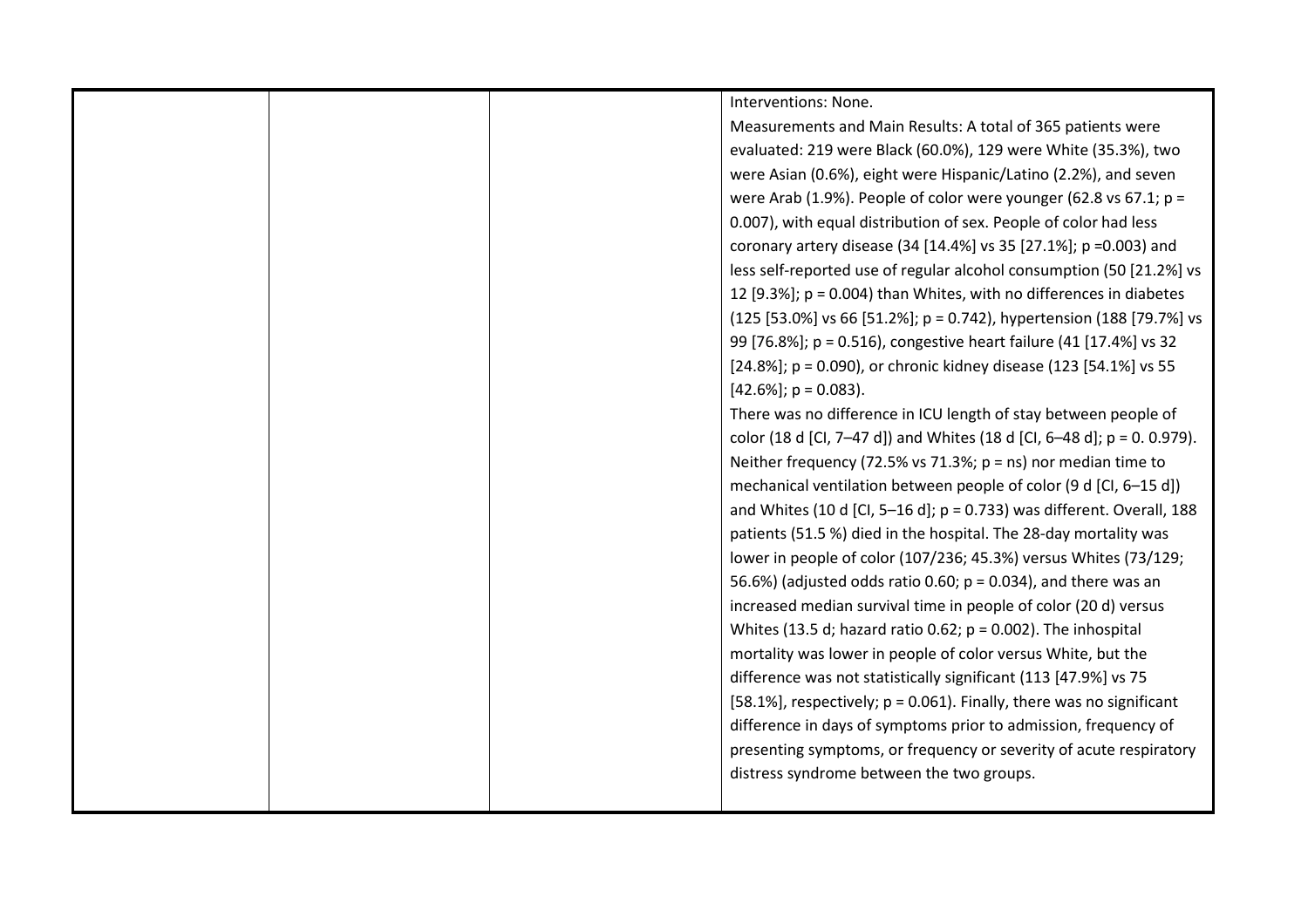|                                                                                                                  |                                                                                                                                                                                        |                                                                                                                                                                                                                                                                                                                                                   | Conclusions: In critically ill patients infected with coronavirus<br>disease 2019, people of color had a lower 28-day mortality than<br>Whites with no difference in hospital mortality, ICU length of stay,<br>or rates of intubation. These findings are contrary to previously held<br>beliefs surrounding the pandemic.                                                                                                                                                                                                                                                                                                                                                                                                                                                                                                                                                                                                                                    |
|------------------------------------------------------------------------------------------------------------------|----------------------------------------------------------------------------------------------------------------------------------------------------------------------------------------|---------------------------------------------------------------------------------------------------------------------------------------------------------------------------------------------------------------------------------------------------------------------------------------------------------------------------------------------------|----------------------------------------------------------------------------------------------------------------------------------------------------------------------------------------------------------------------------------------------------------------------------------------------------------------------------------------------------------------------------------------------------------------------------------------------------------------------------------------------------------------------------------------------------------------------------------------------------------------------------------------------------------------------------------------------------------------------------------------------------------------------------------------------------------------------------------------------------------------------------------------------------------------------------------------------------------------|
| Tambyraja AL et al<br>NEJM<br>https://www.nejm.org/do<br>i/full/10.1056/NEJMp201<br>6142?query=featured ho<br>me | New Order, New Hope                                                                                                                                                                    | Le riflessioni di un Chirurgo,<br>messo momentaneamente<br>"da parte" dalla pandemia di<br>COVID-19, sulla capacità di<br>adattarsi e perseguire il<br>bene comune.                                                                                                                                                                               | In the Covid-19-and-beyond landscape of hospital medicine, all<br>doctors' own hitherto irrefutable self-worth is very much open to<br>question. The saying "Idle hands are the devil's workshop" has<br>never seemed more true. From all the adversity that this novel virus<br>brings springs the unquenchable hope of opportunity. Society and<br>doctors alike will have to evolve to negotiate this latest trial that<br>nature has placed in front of us. Many doctors have a catalyst to<br>find ways in which we can work with more agility and patient focus,<br>build a foundation of truly value-based health care, and perhaps<br>most important, be reminded of the virtues of humility and the<br>pursuit of the greater good.                                                                                                                                                                                                                   |
| Hossain MB et al<br>Heliyon - Cell Press<br>https://www.cell.com/hel<br>iyon/fulltext/S2405-<br>8440(20)32642-6  | Do knowledge and attitudes<br>matter for preventive<br>behavioral practices toward<br>the COVID-19? A cross-<br>sectional online survey<br>among the adult population<br>in Bangladesh | Sondaggio online sostenuto<br>da 1056 adulti in<br>Bangladesh in merito alle<br>conoscenze e all'attitudine<br>riguardo COVID-19: il grado<br>di istruzione è il solo fattore<br>predittivo di comportamenti<br>preventivi nei confronti di<br>COVID-19. Troppo tardi per<br>accorgersi del divario<br>educativo fra gli strati della<br>società? | The Government of Bangladesh has adopted several non-<br>therapeutic measures to tackle the pandemic of SARS-CoV-2.<br>However, the curve of COVID-19 positive cases has not significantly<br>flattened yet, as the adoption of preventive measures by the<br>general population is predominantly a behavioral phenomenon that<br>is often influenced by people's knowledge and attitudes. This study<br>aimed to assess the levels of knowledge, attitudes, and preventive<br>behavioral practices toward COVID-19 and their interrelationships<br>among the population of Bangladesh aged 18 years and above. This<br>study adopted a web-based cross-sectional survey design and<br>collected data from 1056 respondents using the online platform<br>Google Form. We employed the independent sample t-test, one-<br>way ANOVA, Pearson's product-moment correlation, and Spearman<br>rank-order correlation to produce the bivariate level statistics. We |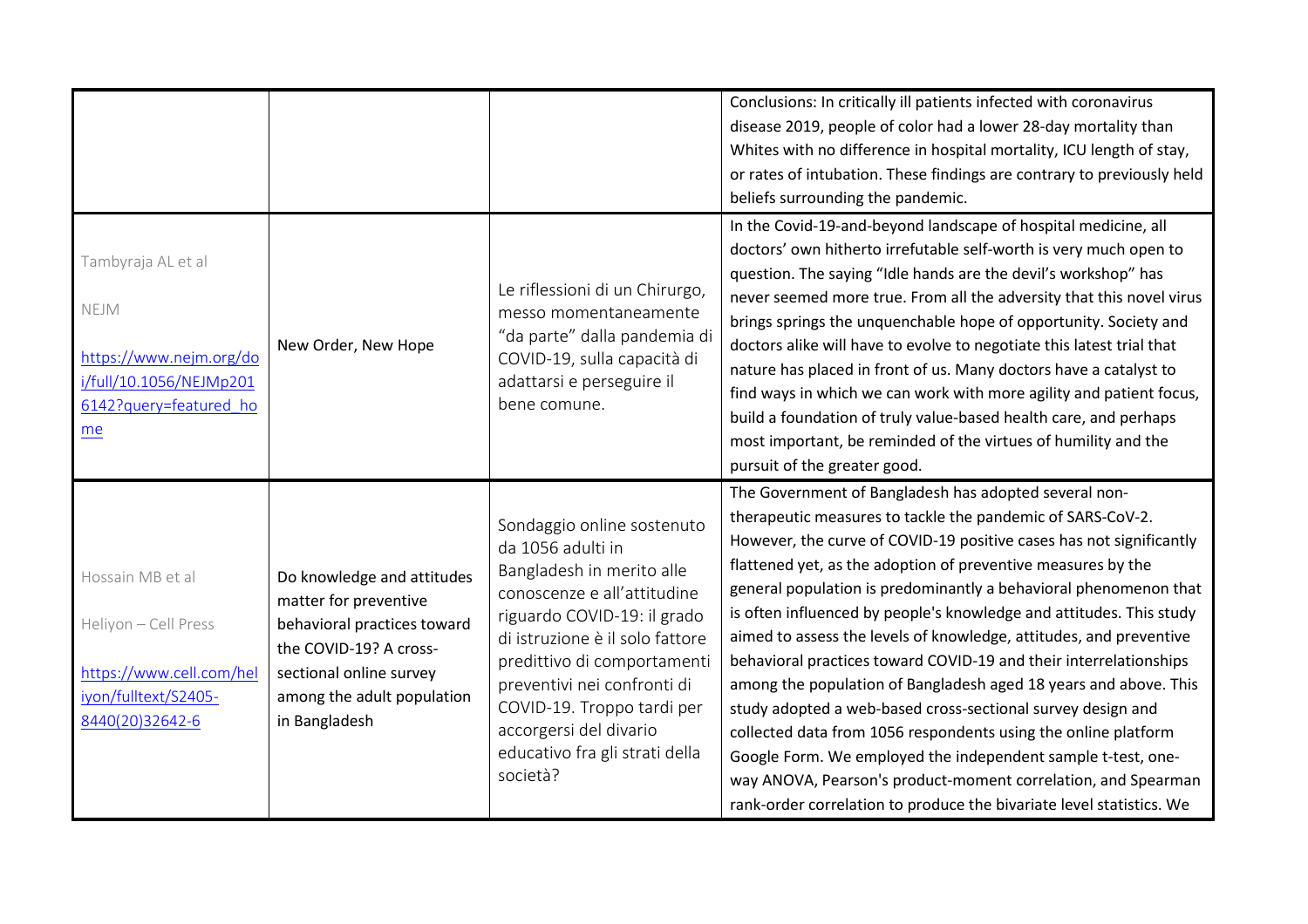|                          |                           |                                | also run multiple linear and logistic regression models to identify   |
|--------------------------|---------------------------|--------------------------------|-----------------------------------------------------------------------|
|                          |                           |                                | the factors affecting knowledge, attitudes, and preventive            |
|                          |                           |                                | behavioral practices toward COVID-19. The respondents had an          |
|                          |                           |                                | average knowledge score of 17.29 (Standard Deviation (SD) = 3.30).    |
|                          |                           |                                | The average score for attitude scale toward COVID-19 was 13.6 (SD     |
|                          |                           |                                | = 3.7). The respondents had excellent preventive behavioral           |
|                          |                           |                                | practices toward COVID-19 (mean 7.7, SD = 0.72). However, this        |
|                          |                           |                                | study found that knowledge and attitudes did not matter for           |
|                          |                           |                                | preventive behavioral practices toward COVID-19. Instead,             |
|                          |                           |                                | education appeared as a sole predictor for preventive behavioral      |
|                          |                           |                                | practices toward COVID-19; that means preventive behavioral           |
|                          |                           |                                | practices toward COVID-19 was lower among the less educated           |
|                          |                           |                                | respondents. This study suggests increasing education as a long-      |
|                          |                           |                                | term strategy and taking immediate action to increase knowledge       |
|                          |                           |                                | and decrease negative attitudes toward COVID-19 through targeted      |
|                          |                           |                                | health education initiatives as a short-term strategy.                |
| Kupferschmidt K et al    |                           | COVID-19 ha segnato una        |                                                                       |
|                          |                           | spaccatura fra il mondo        |                                                                       |
| Science                  |                           | scientifico e una parte        |                                                                       |
|                          | A divisive disease        | dell'opinione pubblica, il cui | As scientists struggled to understand and quell COVID-19, a second    |
| https://science.sciencem |                           | risanamento attraverso la      | pandemic of misinformation and political mayhem raged.                |
| ag.org/content/370/6523  |                           | fiducia e la corretta          |                                                                       |
| /1395                    |                           | informazione deve essere       |                                                                       |
|                          |                           | una priorità per il futuro.    |                                                                       |
| European Medicine        | Comirnaty concentrate for |                                | []In the second primary analysis, compared to placebo, efficacy of    |
| Agency                   | dispersion for injection  | Scheda tecnica del vaccino     | COVID-19 mRNA Vaccine in participants from first COVID-19             |
|                          | COVID-19 mRNA Vaccine     | Pfizer- BioNTech contro        | occurrence from 7 days after Dose 2 compared to participants with     |
| https://www.ema.europa   |                           | SARS-CoV-2 approvato           | or without evidence of prior infection with SARS-CoV-2 was 94.6%      |
| .eu/en/documents/produ   | <b>Summary of Product</b> | dall'EMA e attualmente in      | (95% credible interval of 89.9% to 97.3%) in participants 16 years of |
| $ct-$                    | Characteristics           | distribuzione in Europa        | age and older. Additionally, subgroup analyses of the primary         |
| information/comirnaty-   |                           |                                | efficacy endpoint showed similar efficacy point                       |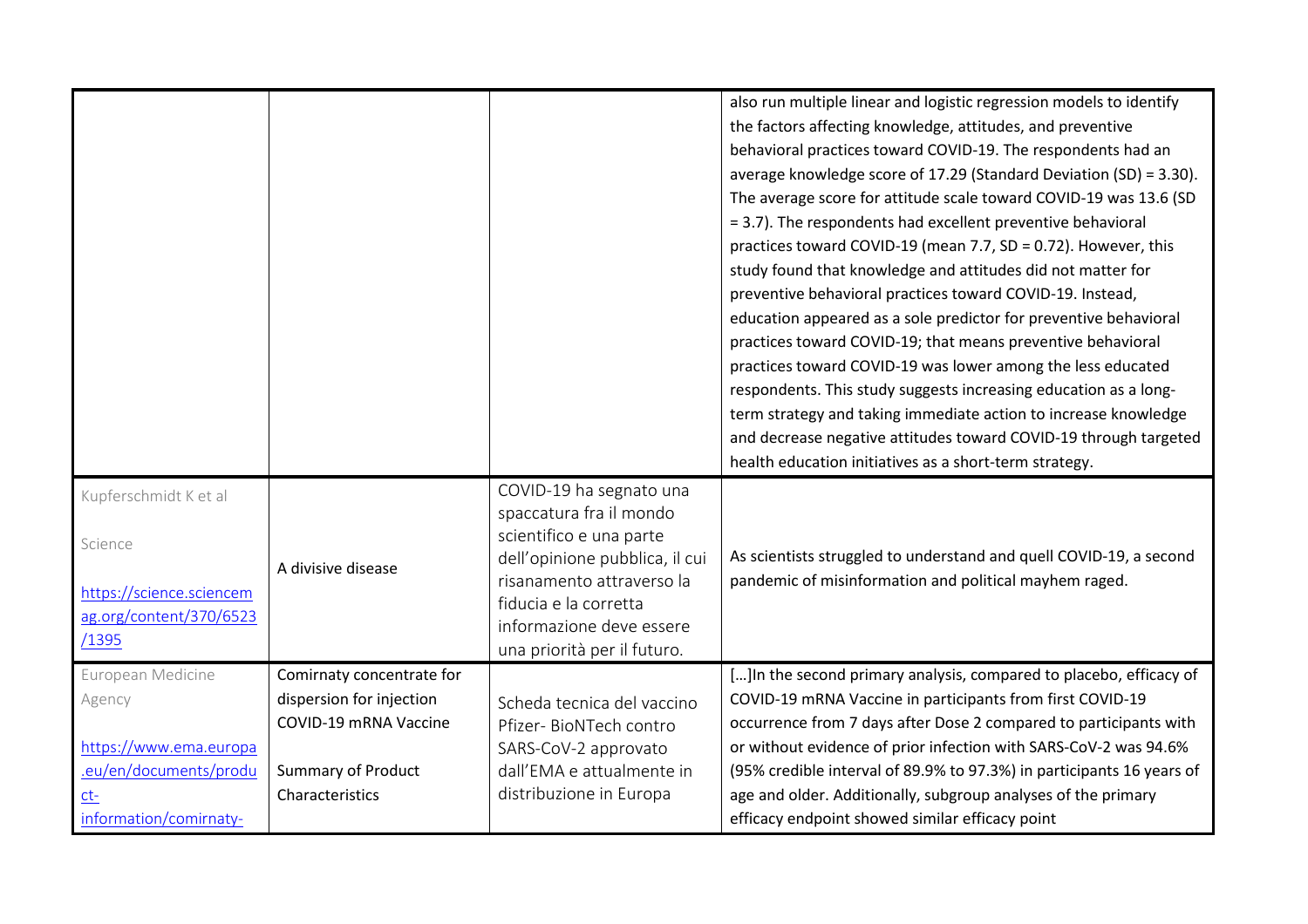| epar-product-<br>information_en.pdf                                                                        |                                                                                                                                           |                                                                                                                                                                                                                                                                                                                                           | estimates across genders, racial and ethnic groups, and participants<br>with medical comorbidities associated with high risk of severe<br>COVID-19.                                                                                                                                                                                                                                                                                                                                                                                                                                                                                                                                                                                                                                                                                                                                                                                                                                                                                                                                                                                                                                                                                                                                                                                                                                                                                                                                                                                                                                                                                                       |
|------------------------------------------------------------------------------------------------------------|-------------------------------------------------------------------------------------------------------------------------------------------|-------------------------------------------------------------------------------------------------------------------------------------------------------------------------------------------------------------------------------------------------------------------------------------------------------------------------------------------|-----------------------------------------------------------------------------------------------------------------------------------------------------------------------------------------------------------------------------------------------------------------------------------------------------------------------------------------------------------------------------------------------------------------------------------------------------------------------------------------------------------------------------------------------------------------------------------------------------------------------------------------------------------------------------------------------------------------------------------------------------------------------------------------------------------------------------------------------------------------------------------------------------------------------------------------------------------------------------------------------------------------------------------------------------------------------------------------------------------------------------------------------------------------------------------------------------------------------------------------------------------------------------------------------------------------------------------------------------------------------------------------------------------------------------------------------------------------------------------------------------------------------------------------------------------------------------------------------------------------------------------------------------------|
| Asch DA et al<br>JAMA<br>https://jamanetwork.com<br>/journals/jamainternalme<br>dicine/fullarticle/2774572 | Variation in US Hospital<br><b>Mortality Rates for Patients</b><br>Admitted With COVID-19<br>During the First 6 Months of<br>the Pandemic | Studio di coorte su 38517<br>adulti ricoverati per COVID-<br>19 in 955 ospedali degli USA<br>da gennaio a giugno 2020: la<br>mortalità a 30 giorni varia<br>ampiamente, si è<br>tendenzialmente ridotta nel<br>tempo ma soprattutto è<br>minore nei luoghi ove è<br>minore la prevalenza di<br>infezioni da SARS-CoV-2<br>nella comunità. | Importance It is unknown how much the mortality of patients with<br>coronavirus disease 2019 (COVID-19) depends on the hospital that<br>cares for them, and whether COVID-19 hospital mortality rates are<br>improving.<br>Objective To identify variation in COVID-19 mortality rates and how<br>those rates have changed over the first months of the pandemic.<br>Design, Setting, and Participants This cohort study assessed 38 517<br>adults who were admitted with COVID-19 to 955 US hospitals from<br>January 1, 2020, to June 30, 2020, and a subset of 27 801 adults<br>(72.2%) who were admitted to 398 of these hospitals that treated at<br>least 10 patients with COVID-19 during 2 periods (January 1 to April<br>30, 2020, and May 1 to June 30, 2020).<br>Exposures Hospital characteristics, including size, the number of<br>intensive care unit beds, academic and profit status, hospital<br>setting, and regional characteristics, including COVID-19 case<br>burden.<br>Main Outcomes and Measures The primary outcome was the<br>hospital's risk-standardized event rate (RSER) of 30-day in-hospital<br>mortality or referral to hospice adjusted for patient-level<br>characteristics, including demographic data, comorbidities,<br>community or nursing facility admission source, and time since<br>January 1, 2020. We examined whether hospital characteristics<br>were associated with RSERs or their change over time.<br>Results The mean (SD) age among participants (18 888 men<br>[49.0%]) was 70.2 (15.5) years. The mean (SD) hospital-level RSER<br>for the 955 hospitals was 11.8% (2.5%). The mean RSER in the |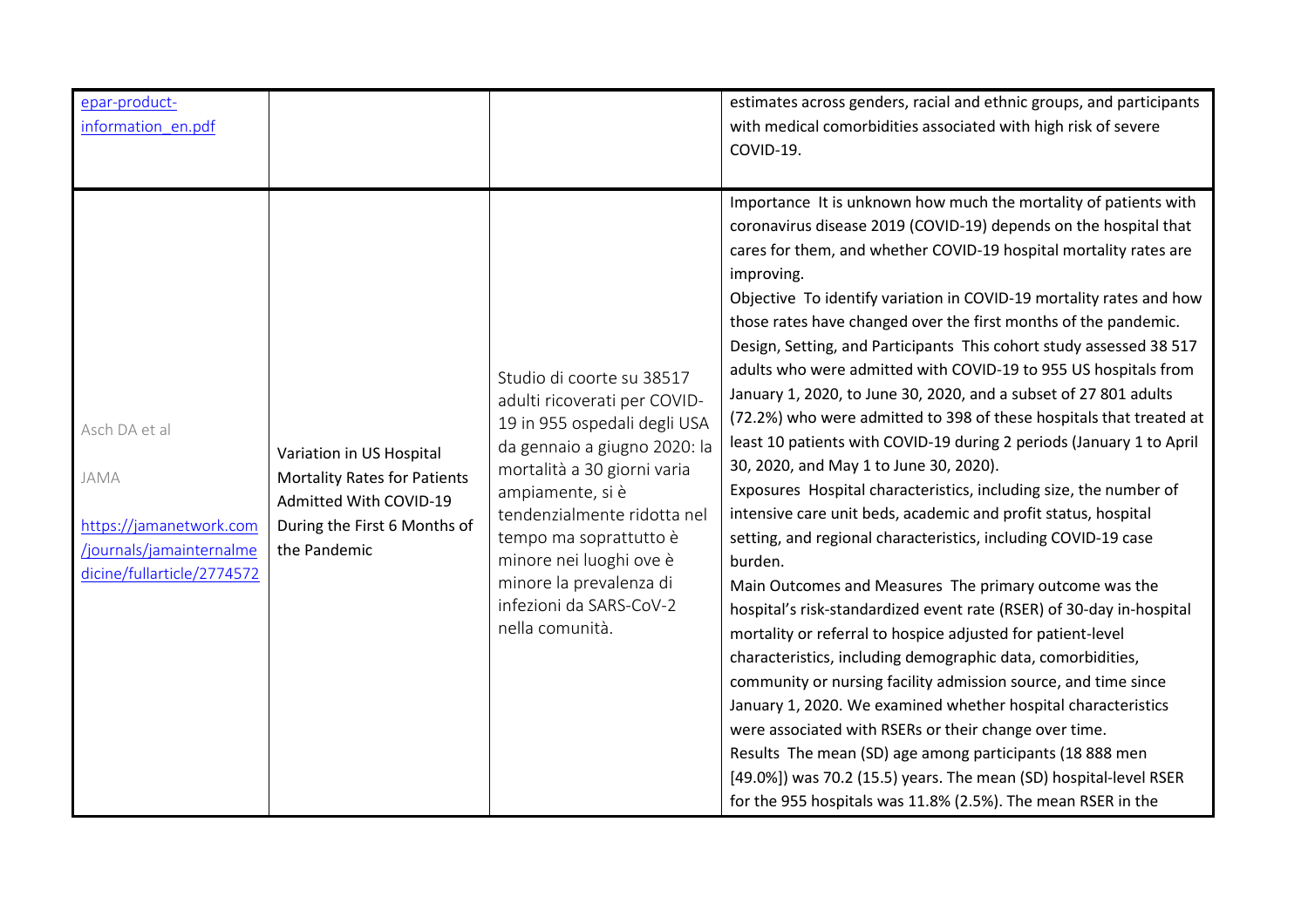worst-performing quintile of hospitals was 15.65% compared with 9.06% in the best-performing quintile (absolute difference, 6.59 percentage points; 95% CI, 6.38%-6.80%; P < .001). Mean RSERs in all but 1 of the 398 hospitals improved; 376 (94%) improved by at least 25%. The overall mean (SD) RSER declined from 16.6% (4.0%) to 9.3% (2.1%). The absolute difference in rates of mortality or referral to hospice between the worst- and best-performing quintiles of hospitals decreased from 10.54 percentage points (95% CI, 10.03%-11.05%; P < .001) to 5.59 percentage points (95% CI, 5.33%-5.86%; P < .001). Higher county-level COVID-19 case rates were associated with worse RSERs, and case rate declines were associated with improvement in RSERs. Conclusions and Relevance Over the first months of the pandemic, COVID-19 mortality rates in this cohort of US hospitals declined. Hospitals did better when the prevalence of COVID-19 in their surrounding communities was lower. Figure 3. Hospital Characteristics Associated With Change in Risk-Standardized Event Rates Between the Early and Late Periods in 398 Hospitals **Improved Worsening** P value Characteristic Reference (95% CI) **RSER** RSER Sizo  $135$ No. of ICII heds:  $(220 \text{ to } 60)$  $-0.41(-1.22 \text{ to } 0.40)$  $32<sub>o</sub>$  $(520)$ المستقولات 156 No. of ICU beds:  $(≥60)$  $(**20**)$  $-0.14(-1.20 \text{ to } 0.91)$  $.80$ 121 No. of beds: (≥150 to <300)  $(<150)$  $-0.61(-1.56 \text{ to } 0.33)$  $.20<sub>2</sub>$ 88 No. of beds: (≥300 to <450)  $($  < 150)  $-1.00$  (-2.09 to 0.08)  $.07$  $126$ No. of heds:  $( >450)$  $(5150)$  $-1.10(-2.40 + 0.19)$  $10<sup>1</sup>$  $307$ **Profit status: nonnrofit** For profit  $-0.14(1.07 + 0.07)$  $.76$  $AC$ Profit status: other For profit  $-0.19(-1.39)$  to  $1.01$  $76$ 385 Location: urban Rural  $1.05 (-0.55 \text{ to } 2.66)$  $.20<sub>1</sub>$  $304$ Hospital affiliation: nonacademic Academic  $-0.49$  ( $-1.36$  to 0.38)  $.27$ 111 Cases (early) per 10 000: (≥20 to <40) (<20)  $-0.80(-1.51 + 0.010)$  $\sim$ 132 Cases (early) per 10 000: (≥40)  $5001$  $(**20**)$  $-1.90$  ( $-2.75$  to  $-1.05$ ) Cases change: increase 299 Decrease  $1.14$  (0.23 to 2.05)  $.01$ Region: Northeast  $126$ Central  $-0.96(-1.87 + 0.05)$  $0<sub>4</sub>$ 133  $-0.14 (-0.89 \text{ to } 0.61)$  $.71$ Region: Southeast Central  $26$ Region: West Central  $-0.28(-1.51 + 0.94)$ فللمستنبط 65  $\sqrt{4}$  $-2$   $-1$  0  $\frac{1}{1}$   $\frac{1}{2}$  $\overline{A}$ Absolute change in RSER (late-early) Negative change in risk-standardized event rates from the late period to the were associated with decreases in late period risk-standardized event rates, early period (shown to the left of the dotted line) reflect characteristics and increases in community COVID-19 case rates were associated with associated with an improvement in hospital risk-standardized event rates. increases in late period risk-standardized event rates, adjusting for other Higher early period community coronavirus disease 2019 (COVID-19) case rates factors. ICU indicates intensive care unit.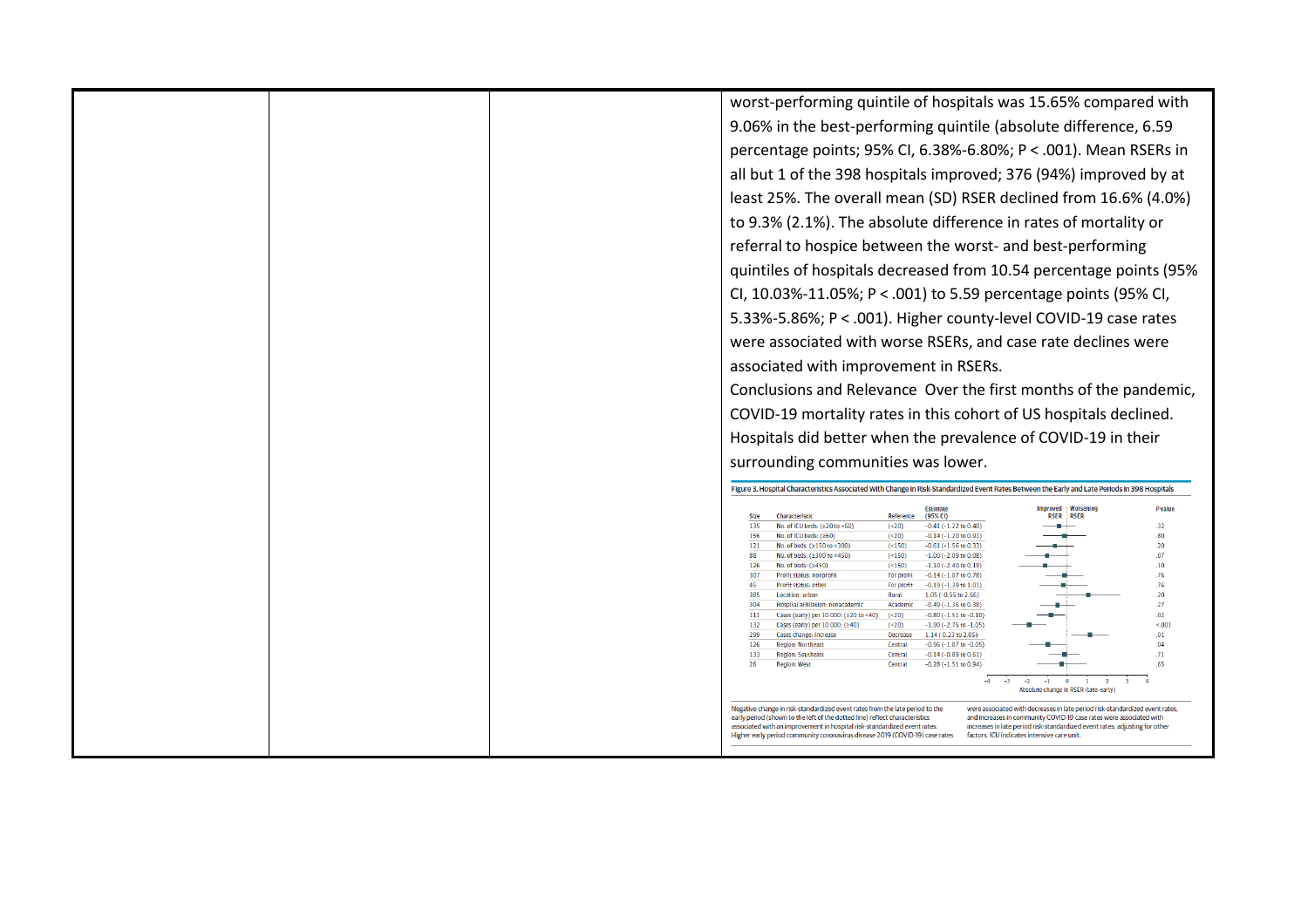|                                                                                                                 |                                                                                                                                                                         | Simulazione dell'efficacia di<br>strategie per prevenire la<br>diffusione di SARS-CoV-2 in                                                                                                                                                                                                               | Importance Approximately 356 000 people stay in homeless<br>shelters nightly in the United States. They have high risk of<br>contracting coronavirus disease 2019 (COVID-19).<br>Objective To assess the estimated clinical outcomes, costs, and<br>cost-effectiveness associated with strategies for COVID-19<br>management among adults experiencing sheltered homelessness.<br>Design, Setting, and Participants This decision analytic model used<br>a simulated cohort of 2258 adults residing in homeless shelters in<br>Boston, Massachusetts. Cohort characteristics and costs were<br>adapted from Boston Health Care for the Homeless Program.<br>Disease progression, transmission, and outcomes data were taken<br>from published literature and national databases. Surging, growing,                                                                                                                                                                                                                                                                                                                                                                                                                |
|-----------------------------------------------------------------------------------------------------------------|-------------------------------------------------------------------------------------------------------------------------------------------------------------------------|----------------------------------------------------------------------------------------------------------------------------------------------------------------------------------------------------------------------------------------------------------------------------------------------------------|-------------------------------------------------------------------------------------------------------------------------------------------------------------------------------------------------------------------------------------------------------------------------------------------------------------------------------------------------------------------------------------------------------------------------------------------------------------------------------------------------------------------------------------------------------------------------------------------------------------------------------------------------------------------------------------------------------------------------------------------------------------------------------------------------------------------------------------------------------------------------------------------------------------------------------------------------------------------------------------------------------------------------------------------------------------------------------------------------------------------------------------------------------------------------------------------------------------------|
| Baggett TP et al<br><b>JAMA</b><br>https://jamanetwork.com<br>/journals/jamanetworkop<br>en/fullarticle/2774424 | Clinical Outcomes, Costs, and<br>Cost-effectiveness of<br><b>Strategies for Adults</b><br><b>Experiencing Sheltered</b><br>Homelessness During the<br>COVID-19 Pandemic | una popolazione di 2258<br>adulti senza fissa dimora,<br>con R <sub>0</sub> di partenza diversi:<br>monitoraggio dei sintomi,<br>accesso a strutture sanitarie<br>extraospedaliere per i<br>paucisintomatici e test<br>molecolare ogni due<br>settimane appaiono<br>soluzioni efficaci e<br>sostenibili. | and slowing epidemics (effective reproduction numbers [Re], 2.6,<br>1.3, and 0.9, respectively) were examined. Costs were from a health<br>care sector perspective, and the time horizon was 4 months, from<br>April to August 2020.<br>Exposures Daily symptom screening with polymerase chain reaction<br>(PCR) testing of individuals with positive symptom screening results,<br>universal PCR testing every 2 weeks, hospital-based COVID-19 care,<br>alternative care sites (ACSs) for mild or moderate COVID-19, and<br>temporary housing were each compared with no intervention.<br>Main Outcomes and Measures Cumulative infections and hospital-<br>days, costs to the health care sector (US dollars), and cost-<br>effectiveness, as incremental cost per case of COVID-19 prevented.<br>Results The simulated population of 2258 sheltered homeless<br>adults had a mean (SD) age of 42.6 (9.04) years. Compared with no<br>intervention, daily symptom screening with ACSs for pending tests<br>or confirmed COVID-19 and mild or moderate disease was<br>associated with 37% fewer infections (1954 vs 1239) and 46% lower<br>costs (\$6.10 million vs \$3.27 million) at an Re of 2.6, 75% fewer |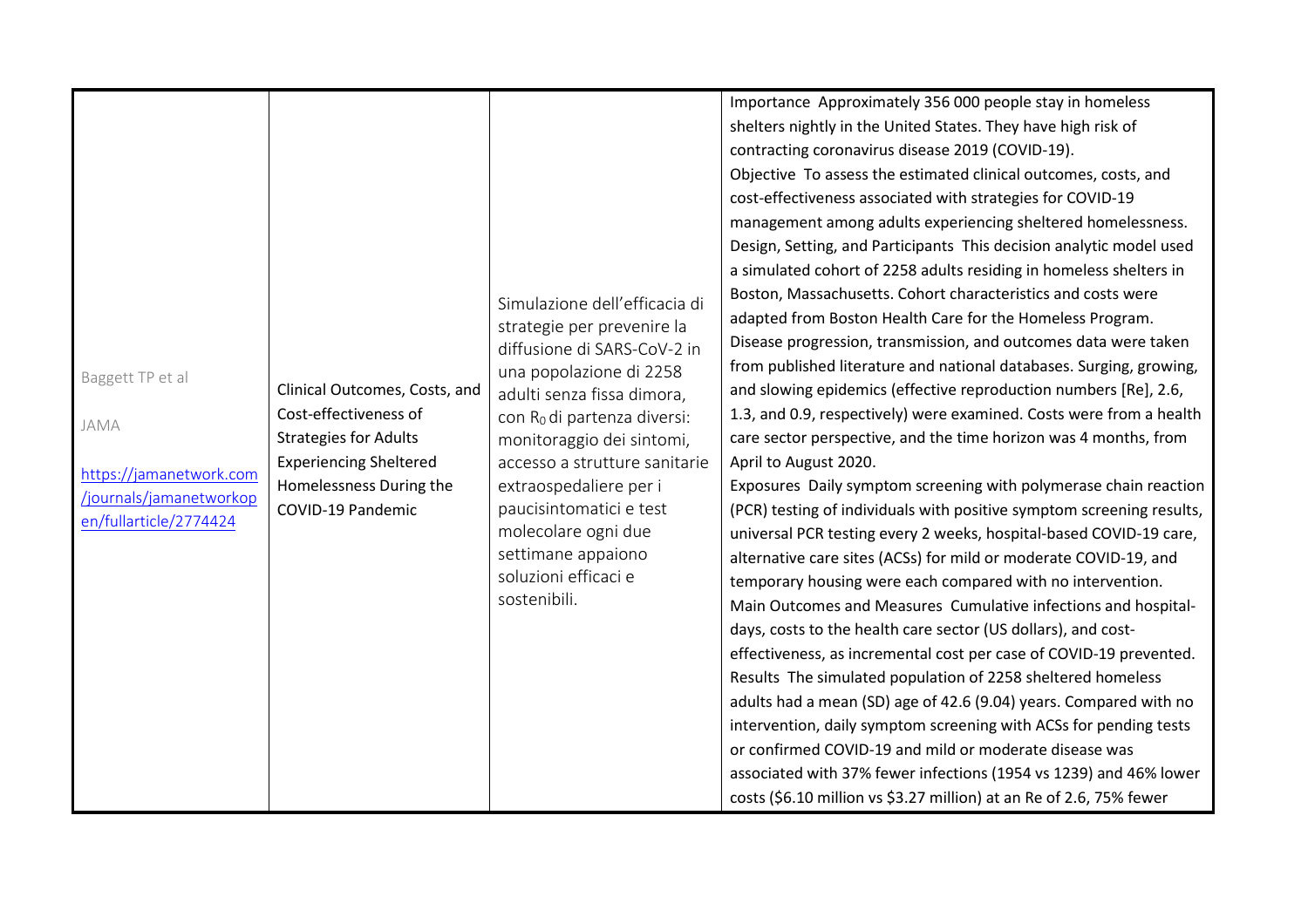|  | infections (538 vs 137) and 72% lower costs (\$1.46 million vs \$0.41                                                                                                                 |
|--|---------------------------------------------------------------------------------------------------------------------------------------------------------------------------------------|
|  | million) at an Re of 1.3, and 51% fewer infections (174 vs 85) and                                                                                                                    |
|  | 51% lower costs (\$0.54 million vs \$0.26 million) at an Re of 0.9.                                                                                                                   |
|  | Adding PCR testing every 2 weeks was associated with a further                                                                                                                        |
|  | decrease in infections; incremental cost per case prevented was                                                                                                                       |
|  | \$1000 at an Re of 2.6, \$27 000 at an Re of 1.3, and \$71 000 at an Re                                                                                                               |
|  | of 0.9. Temporary housing with PCR every 2 weeks was most                                                                                                                             |
|  | effective but substantially more expensive than other options.                                                                                                                        |
|  | Compared with no intervention, temporary housing with PCR every                                                                                                                       |
|  | 2 weeks was associated with 81% fewer infections (376) and 542%                                                                                                                       |
|  | higher costs (\$39.12 million) at an Re of 2.6, 82% fewer infections                                                                                                                  |
|  | (95) and 2568% higher costs (\$38.97 million) at an Re of 1.3, and                                                                                                                    |
|  | 59% fewer infections (71) and 7114% higher costs (\$38.94 million)                                                                                                                    |
|  | at an Re of 0.9. Results were sensitive to cost and sensitivity of PCR                                                                                                                |
|  | and ACS efficacy in preventing transmission.                                                                                                                                          |
|  | Conclusions and Relevance In this modeling study of simulated                                                                                                                         |
|  | adults living in homeless shelters, daily symptom screening and                                                                                                                       |
|  | ACSs were associated with fewer severe acute respiratory syndrome                                                                                                                     |
|  | coronavirus 2 (SARS-CoV-2) infections and decreased costs                                                                                                                             |
|  | compared with no intervention. In a modeled surging epidemic,                                                                                                                         |
|  | adding universal PCR testing every 2 weeks was associated with                                                                                                                        |
|  | further decrease in SARS-CoV-2 infections at modest incremental                                                                                                                       |
|  | cost and should be considered during future surges.                                                                                                                                   |
|  | Figure 1. Cumulative Infections by Management Strategy for People Experiencing Sheltered Homelessness in Boston During the Coronavirus Disease 2019 Pandemic<br>Over a 4-Month Period |
|  | $\boxed{A}$ Surging epidemic (R <sub>e</sub> , 2.6)                                                                                                                                   |
|  | - No intervention<br>Universal PCR and ACS<br>iversal PCR and hospital                                                                                                                |
|  | Symptom screening, PCR, and ACS<br>Symptom screening, PCR, and hospita<br>--- Hybrid ACS                                                                                              |
|  | Hybrid bosnita<br>1000<br>Universal PCR and temporary housing                                                                                                                         |
|  | 500                                                                                                                                                                                   |
|  | 100<br>60                                                                                                                                                                             |
|  |                                                                                                                                                                                       |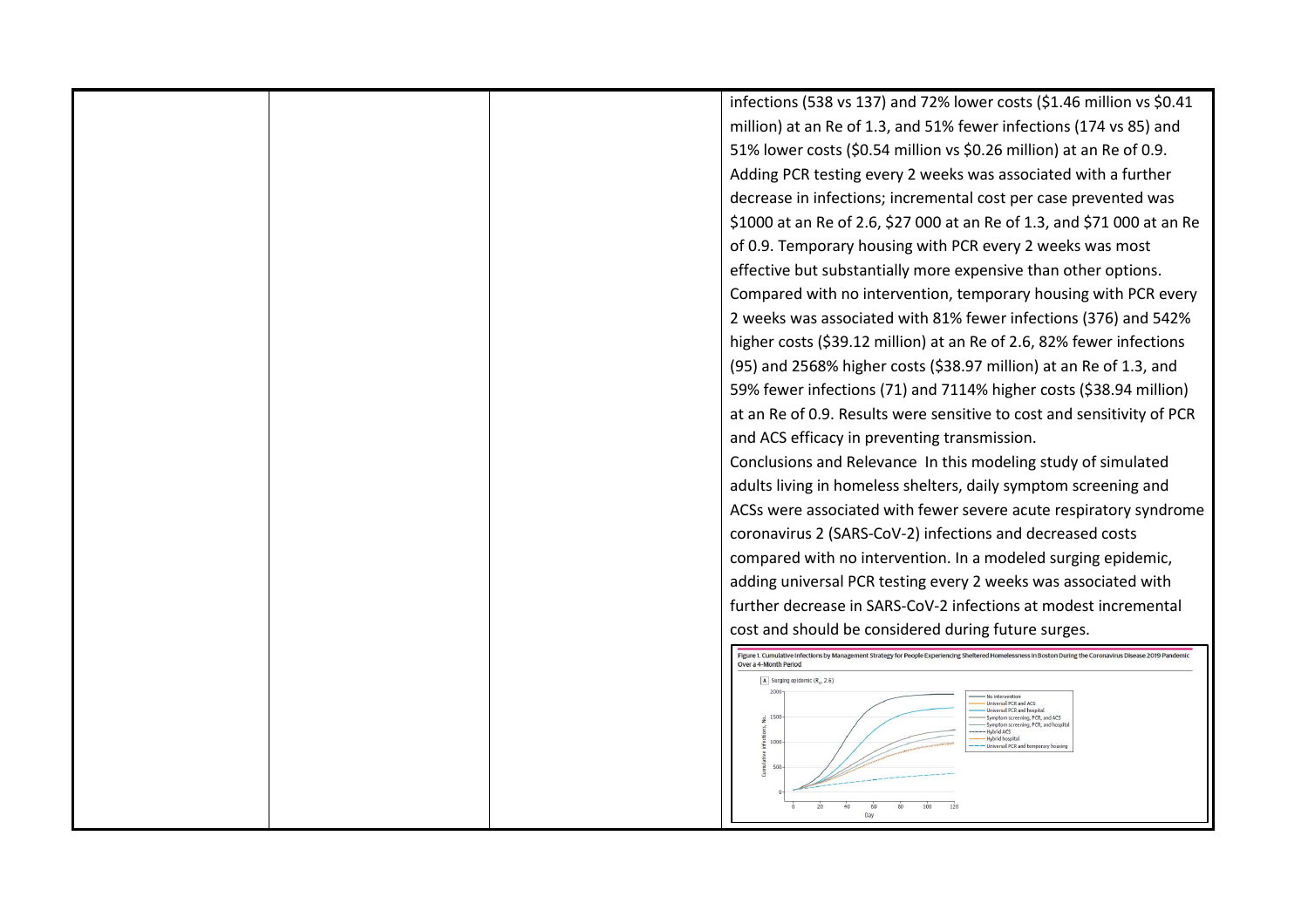| Burki T et al<br>The Lancet<br>https://www.thelancet.co<br>m/journals/laninf/article/<br>PIIS1473-3099(20)30949-<br>X/fulltext                   | Equitable distribution of<br>COVID-19 vaccines       | L'approvazione di numerosi<br>vaccini contro SARS-CoV-2<br>negli ultimi mesi apre una<br>prospettiva di speranza<br>verso il futuro, ma<br>determina anche la<br>necessità di uno sforzo<br>organizzativo da parte di<br>tutti i Paesi.                                         | If everything goes according to plan, November 2020 will be<br>remembered as the beginning of the end of the COVID-19<br>pandemic. The past few weeks have seen a remarkable run of<br>developments. Four manufacturers reported efficacy rates in excess<br>of 90% for each of their candidate COVID-19 vaccines. As The Lancet<br>Infectious Diseases went to press, the UK had started vaccinating<br>priority groups. The US Food and Drug Administration (FDA) is<br>expected to approve two COVID-19 vaccines in mid-December; the<br>USA will probably start vaccinating healthcare workers before<br>Christmas.COVID-19 vaccine hesitancy among medical students                                                                                                                                                                                                                                                                                                                                                                                                                                                                                                                                                                                            |
|--------------------------------------------------------------------------------------------------------------------------------------------------|------------------------------------------------------|---------------------------------------------------------------------------------------------------------------------------------------------------------------------------------------------------------------------------------------------------------------------------------|---------------------------------------------------------------------------------------------------------------------------------------------------------------------------------------------------------------------------------------------------------------------------------------------------------------------------------------------------------------------------------------------------------------------------------------------------------------------------------------------------------------------------------------------------------------------------------------------------------------------------------------------------------------------------------------------------------------------------------------------------------------------------------------------------------------------------------------------------------------------------------------------------------------------------------------------------------------------------------------------------------------------------------------------------------------------------------------------------------------------------------------------------------------------------------------------------------------------------------------------------------------------|
| Lucia VC et al<br>Journal of Public Health<br>https://academic.oup.co<br>m/jpubhealth/advance-<br>article/doi/10.1093/pubm<br>ed/fdaa230/6048931 | COVID-19 vaccine hesitancy<br>among medical students | Il 23% dei 168 studenti di<br>medicina americani<br>intervistati tramite questo<br>sondaggio non vorrebbe<br>essere vaccinato contro<br>SARS-CoV-2<br>immediatamente dopo<br>l'approvazione FDA:<br>l'esitazione vaccinale non è<br>propria solo della<br>popolazione generale. | Background: Medical students are among the group of frontline<br>healthcare providers likely to be exposed to COVID-19 patients. It is<br>important to achieve high COVID-19 vaccination coverage rates in<br>this group as soon as a vaccine is available. As future healthcare<br>providers, they will be entrusted with providing vaccine<br>recommendations and counseling vaccine-hesitant patients.<br>Methods: This project used self-report to assess vaccine hesitancy<br>and acceptance among medical students towards the novel COVID-<br>19 vaccine.<br>Results: Nearly all participants had positive attitudes towards<br>vaccines and agreed they would likely be exposed to COVID-19;<br>however, only 53% indicated they would participate in a COVID-19<br>vaccine trial and 23% were unwilling to take a COVID-19 vaccine<br>immediately upon FDA approval. Students willing to immediately<br>take the vaccine were more likely to trust public health experts,<br>have fewer concerns about side effects and agree with vaccine<br>mandates ( $P < 0.05$ ). Concern for serious side effects was<br>independently predictive of lower odds of intent to participate in a<br>COVID-19 vaccine trial (AOR = $0.41$ , P = $0.01$ ).<br>Conclusion: |